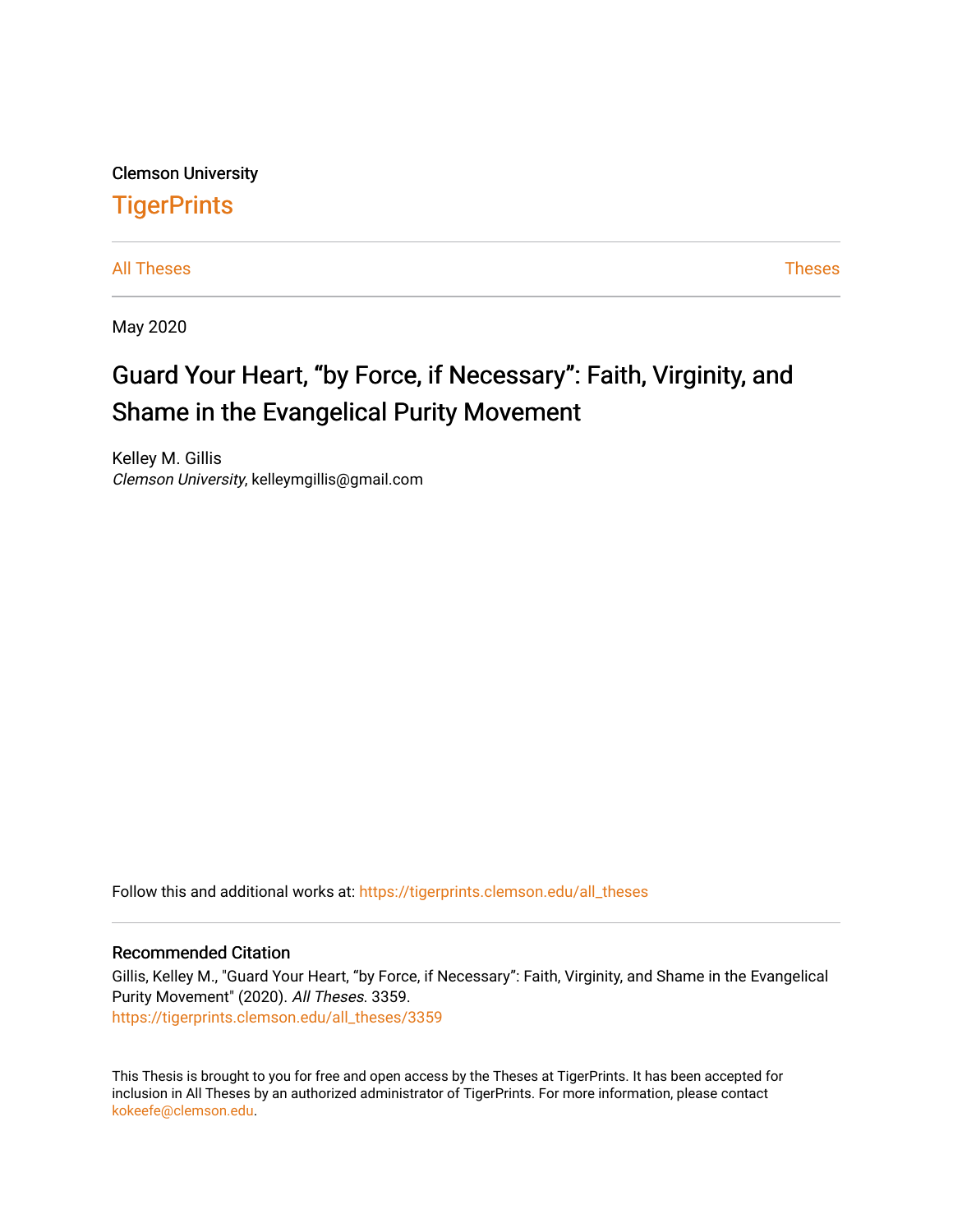## GUARD YOUR HEART, "BY FORCE, IF NECESSARY": FAITH, VIRGINITY, AND SHAME IN THE EVANGELICAL PURITY MOVEMENT

A Thesis Presented to the Graduate School of Clemson University

### In Partial Fulfillment of the Requirements for the Degree Master of Arts English

by Kelley Gillis May 2020

Accepted by: Dr. William Stockton, Committee Chair Dr. Matt Hooley Dr. Jamie Rogers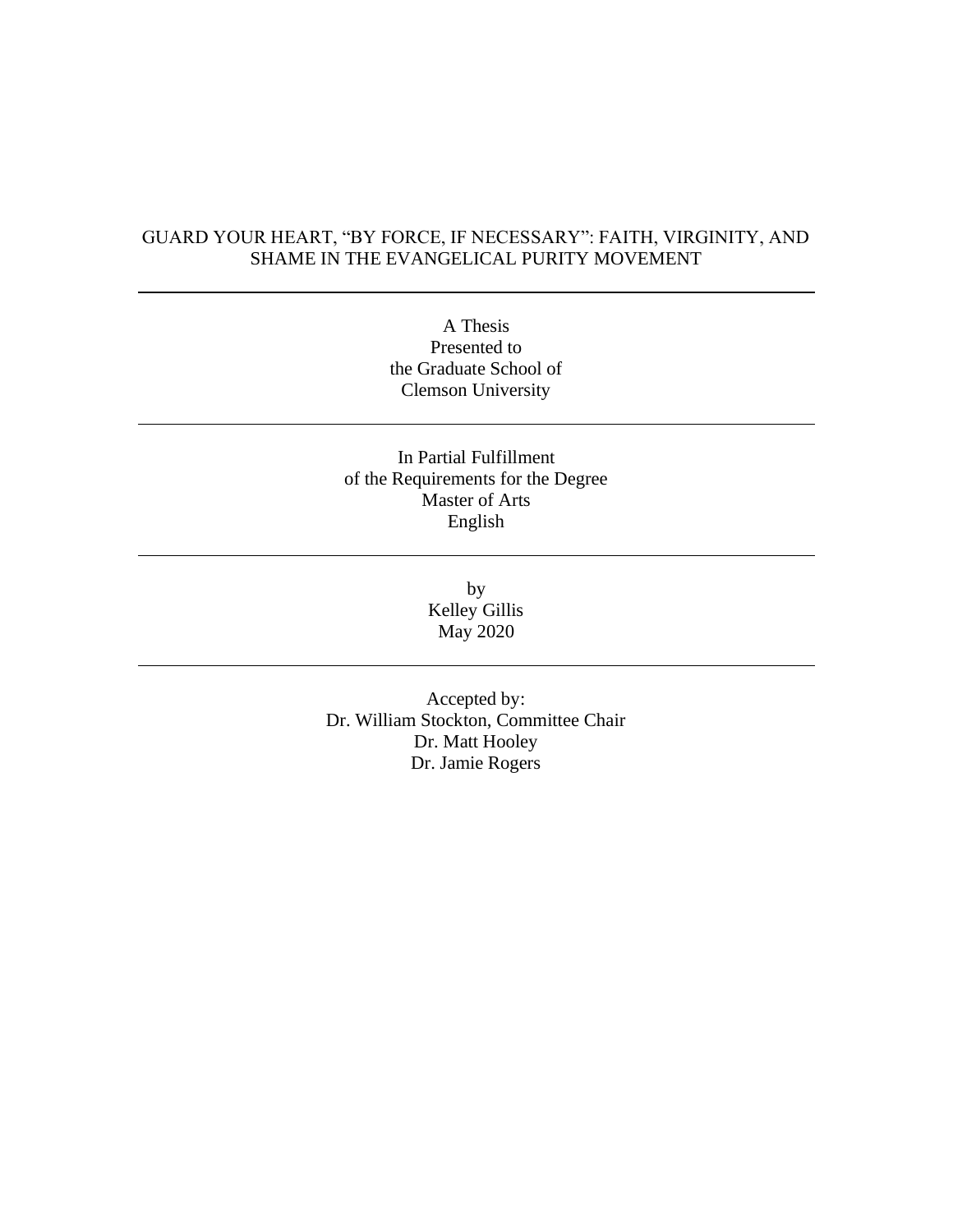#### **Abstract**

In the 1990s and 2000s, American evangelical church culture experienced a shift in its sex education methodology. Known as the purity movement, or purity culture, teachings about sex and dating became inextricably linked to fear and shame. Emerging from this movement in 1997 was a 21-year-old named Joshua Harris. According to Harris, it was not enough to declare a life of abstinence if true holiness were to be achieved. As he declared in his purity manifesto *I Kissed Dating Goodbye*, one needed to completely renounce dating altogether The book outlines what a pure life looks like for Christian youth with its many rules and accompanying hypothetical scenarios illustrating these rules as though they were parables of the New Testament. Rather than reiterating the message of his contemporaries that dating was to be done carefully, Harris declares that dating itself is the problem and goes so far as to present relationships as irremovable stains on the individual's heart. In 2004, Brian Dannelly's film *Saved!* portrays the same extreme culture surrounding sexuality and faith through archetypal characters and their varied experiences. Some of the teenagers are on the receiving end of shame, others are participating in cultivating a shame culture.

The film and Harris's book share a common thread in that both tell stories about the ethics of purity culture by incorporating its power to generate great shame. Sara Ahmed defines shame as a failure to adhere to the ideal behavior in the presence of a witness that is either a real or imaginary other. Within a Christian context, this shame is easy to generate; God is always watching, therefore the imagined (as in, not physically present) other is the most important other, the other that supposedly determined the ideal

ii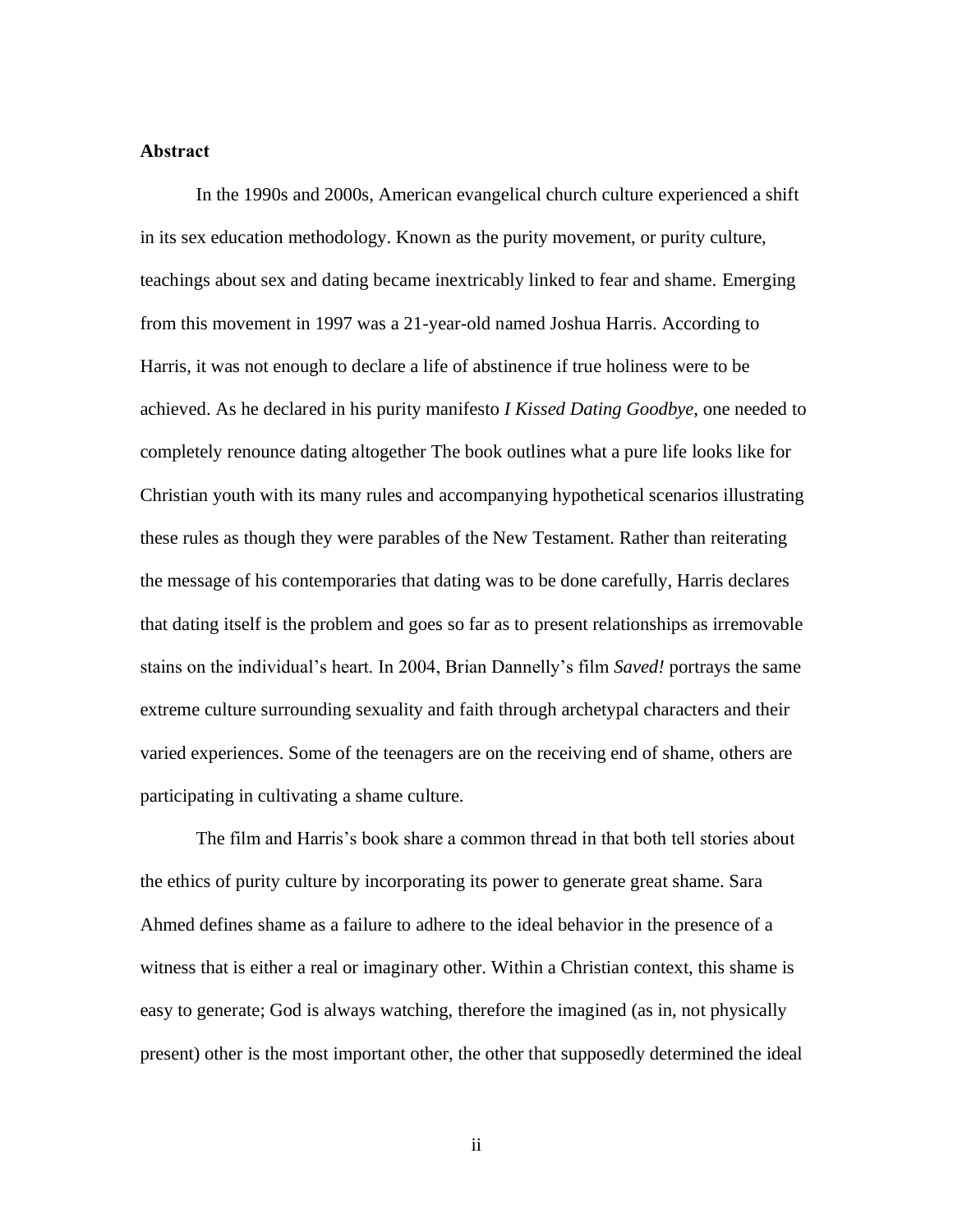in the first place. My project aims to answer the following: How did teenagers become so easy to mobilize as warriors in the purity movement? What brought Joshua Harris to write such an extremist text at the young age of 21? How does *Saved!* offer a different way to participate in the conversation around sexuality, particularly within a movement that eliminates LGBTQ+ people? What role does American identity play in purity culture, from the national sex education curriculum to the inseparable identities of "American" and "Christian"? How does the intensified responsibility placed on young women as opposed to young men enable a violent, patriarchal culture? Finally, has this movement ended, or has it simply found a new method of performance?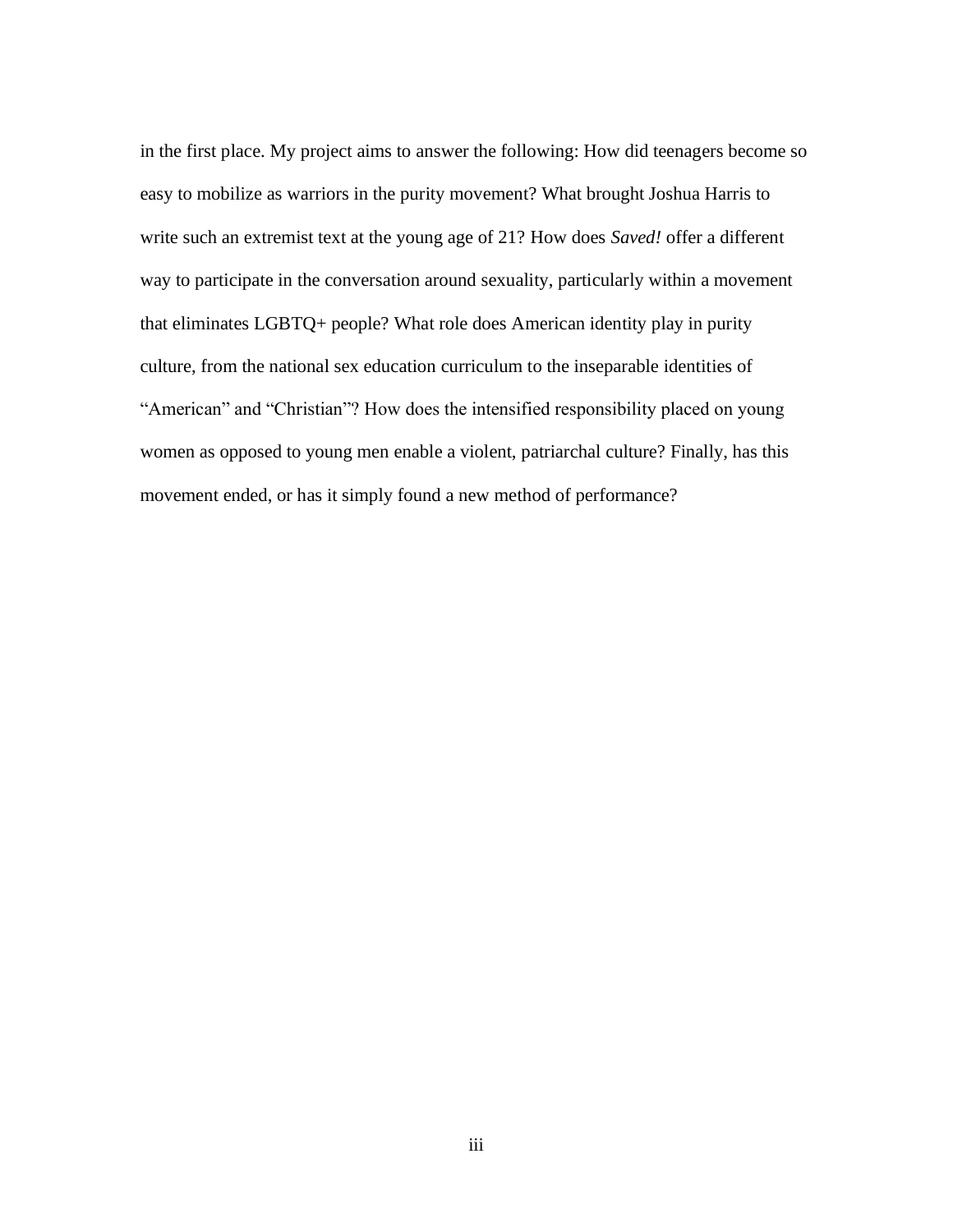# **Table of Contents**

| <b>CHAPTER</b>                                        |
|-------------------------------------------------------|
|                                                       |
| $\Pi$                                                 |
| SAVED! AND ARCHETYPAL EVANGELICAL TEENAGERS21<br>III. |
| WHAT ABOUT US? THE REJECTS, FAILURES, AND<br>$IV_{-}$ |
|                                                       |
|                                                       |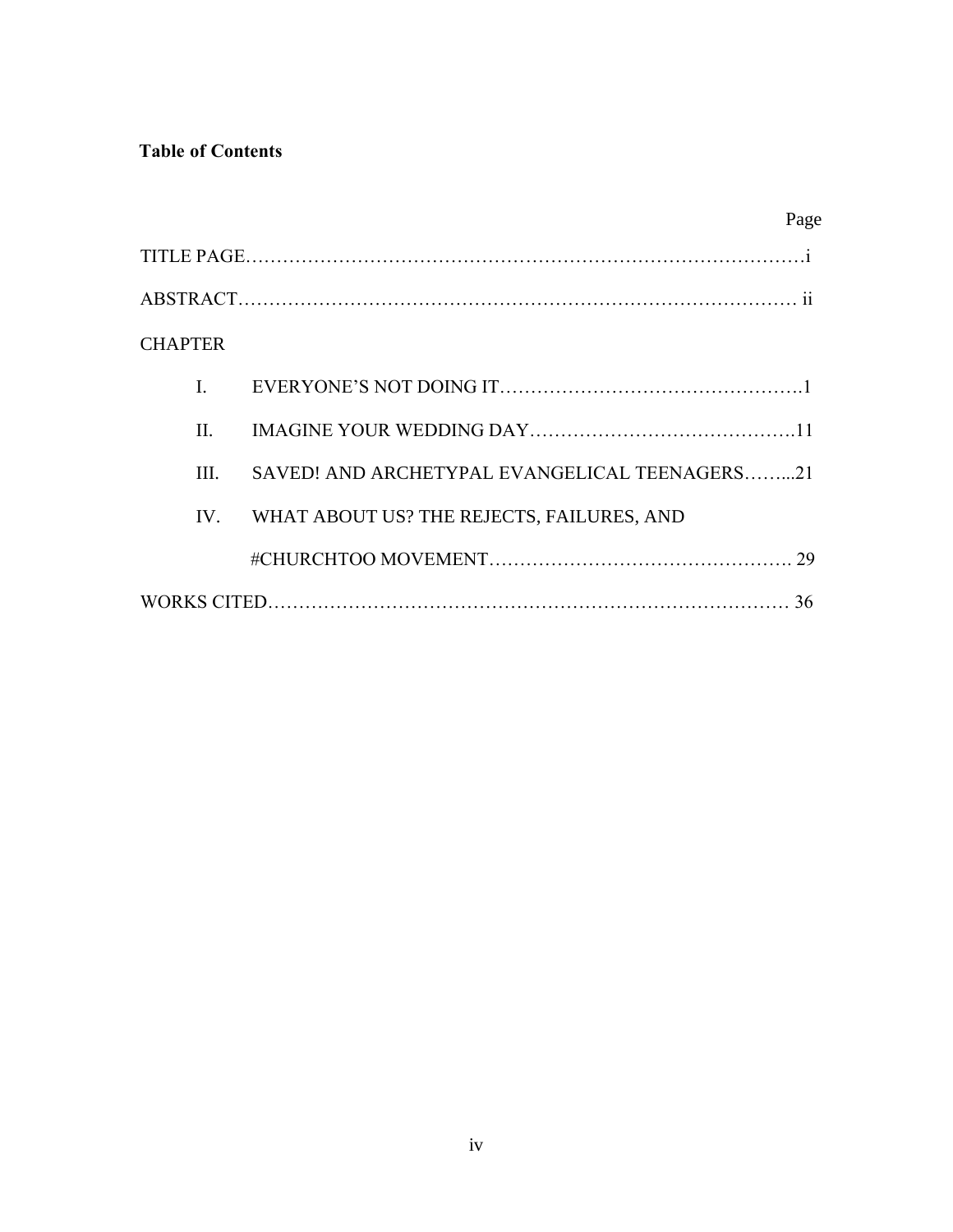#### **I. Everyone's Not Doing It**

"Like sleeping beauty, my prince will come for me No more dating, I'm just waiting 'Cause God is writing my love story" —BarlowGirl, "Average Girl"

Wait for your prince, says BarlowGirl, a girl group that consisted of the Barlow sisters, one of many Christian artists at the time singing the same message: no more dating. The idea was that it was revolutionary to reject the ways of American culture in favor of God's ways, and that meant dressing modestly, wearing a purity ring, and kissing dating goodbye. Before BarlowGirl released "Average Girl" on their debut selftitled album, another popular Christian band called Superchick wrote a song about the sisters after learning of their outspoken stance on sexual purity. The song, called "Barlow Girls," praises the sisters for their refusal to "flaunt what the boys want" and says that "boys think they're the bomb 'cause they remind them of their mom." The song compares the sisters to the other girls around them who are "hooking up" and insisting that "it's never popular to be pure," but these girls are not like those girls. These girls do not date, and these girls remind boys of their mom—and that's the bomb.

The culture of American evangelicalism in the 1990s and 2000s marked a shift toward a cooler version of Christianity so that teenagers would participate more enthusiastically. By mirroring the sounds and aesthetics of secular pop culture but with a faith-based message, American evangelicals showed their children that it can be cool to be a Christian and evangelize to their peers. Where secular media was characterized as having a laissez-faire attitude that told teenagers to do whatever they want, Christian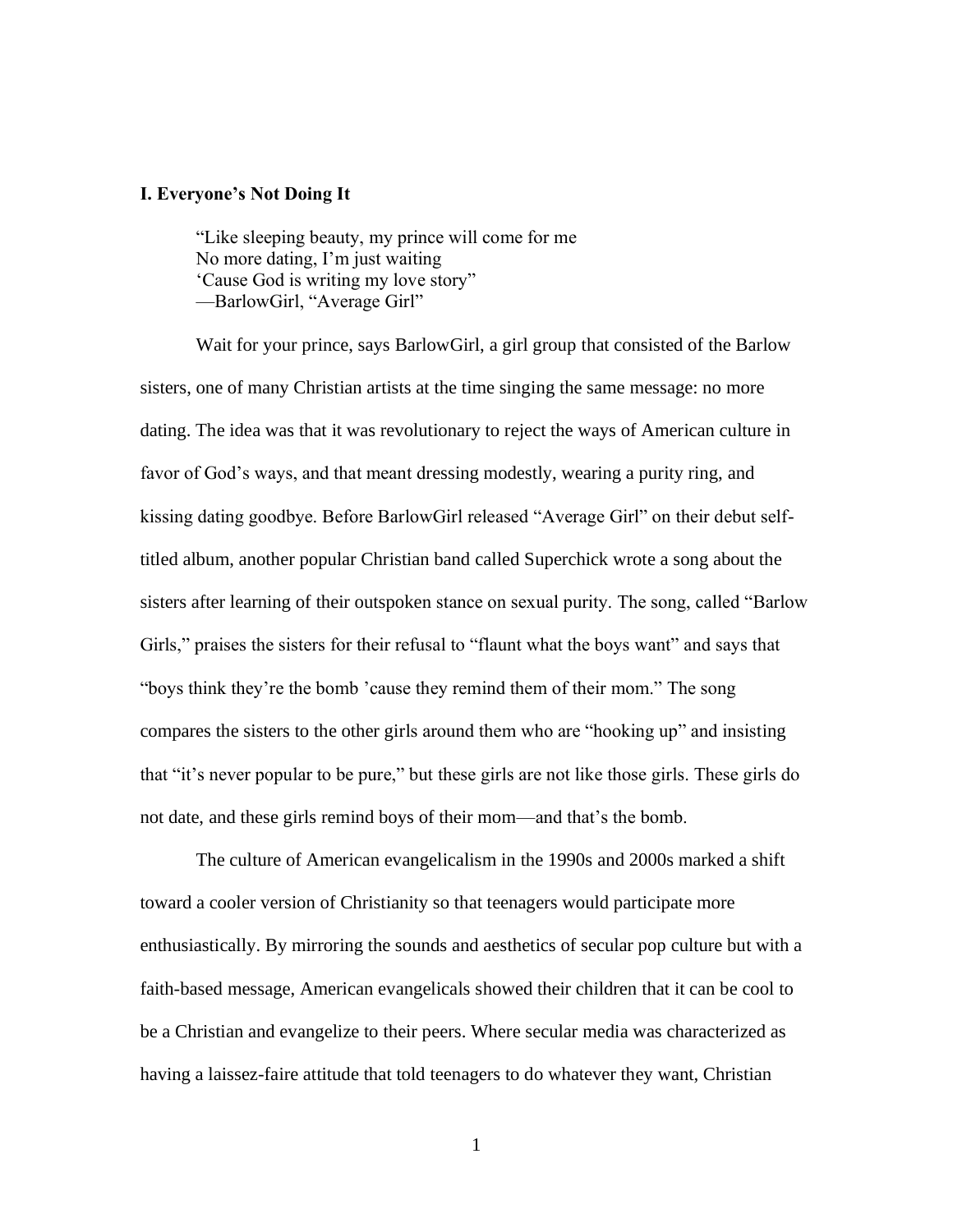media told them to do what God wants. In order for teenagers to follow the ways of God and not the ways of the world, it was imperative that they maintain and promote a lifestyle of abstinence. Like BarlowGirl, other notable Christian artists and leaders spoke out against the modern dating culture in favor of traditional courtship. Where culture tells young people to hook up, Christian singer Rebecca St. James tells them that true love waits. Such leaders insisted that abstinence not only guaranteed young people satisfying marriages, it was also the will of God. "Only the pure may see His face. Only the pure may be vessels of His Holy Spirit" (Harris 108). This quotation is from the 1997 book *I Kissed Dating Goodbye* by Joshua Harris, a classic text in the American evangelical church. The book would go on to sell over one million copies until its discontinuation in 2018. It was a popular youth group book club selection, a gift parents gave to their teenagers, and in the words of writer Elizabeth Esther, a "weapon" wielded against young people, both a threat of and a punishment for impurity. "Purity culture" is an umbrella term for the shared chastity rhetoric and sexual ethic created by the 1990s-2000s evangelical Christian abstinence movement that conflated one's sexuality, personal morality, and relationship with God.

Due to increased rates of teenage pregnancy and sexually transmitted diseases in the 1980s, the purity movement of the 1990s established itself within evangelical church culture and in American public schools by advocating for abstinence-only sex education. According to the National Conference of State Legislatures, "abstinence only until marriage (AOUM) sex education was adopted by the U.S. government as a singular approach to adolescent sexual and reproductive health," with funding still increasing for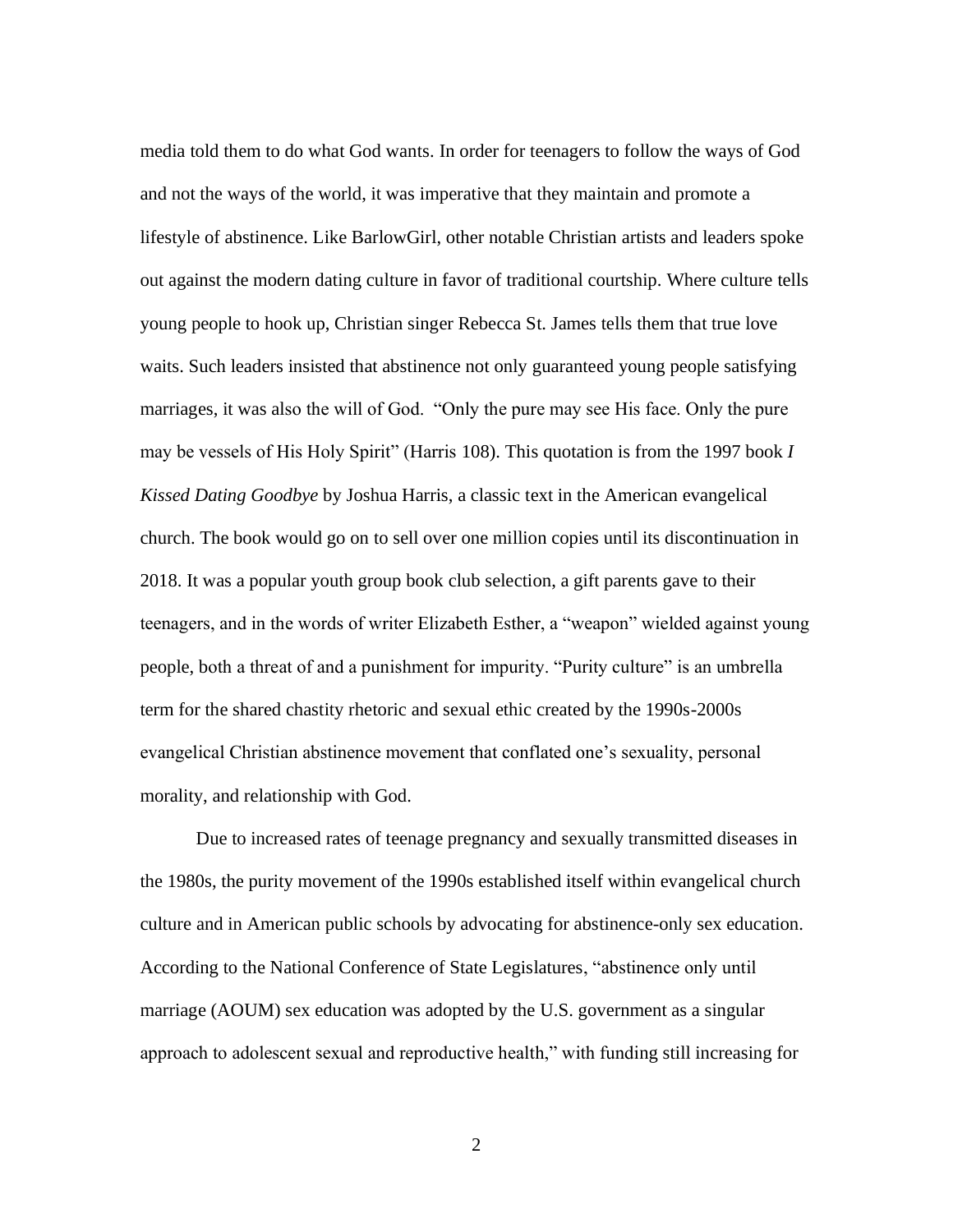AOUM sex education to this day. This 1996 welfare reform addendum came just three years after the formation of True Love Waits and one year after the founding of Silver Ring Thing, two evangelical abstinence programs that distributed abstinence literature and traveled the United States to give sermons, worship concerts, and collect signed chastity pledges from teenagers and young adults. On July 29, 1994, True Love Waits held a rally on the National Mall, calling for young Americans to sign purity pledge cards glued on small wooden stakes and hammer them into the grass. 210,000 pledges were collected, stating:

Believing that true love waits, I make a commitment to God, myself, my family, my friends, those I date, my future mate and my future children to be sexually pure until the day I enter a covenant marriage relationship.

By signing this purity pledge, the individual is making a promise to the most important people in their life; it is no longer a commitment to the self and God, but the entire community in which they live. What distinguishes abstinence from purity culture is the progression of each movement. Abstinence as a movement progressed in public schools with government funding, where purity progressed by recruiting teenagers to declare it as their identity, morality, and spirituality. By making sexual purity an essential component of faith, evangelical teenagers were compelled to spread the purity gospel as they would the gospel of Christ. Staying pure until marriage became just as important to salvation as believing in God. Purity culture acknowledged even premarital desire for sexual activity as impure. A teaching that relies on the natural being unnatural teaches people to distrust their own bodies and in turn, distrust themselves.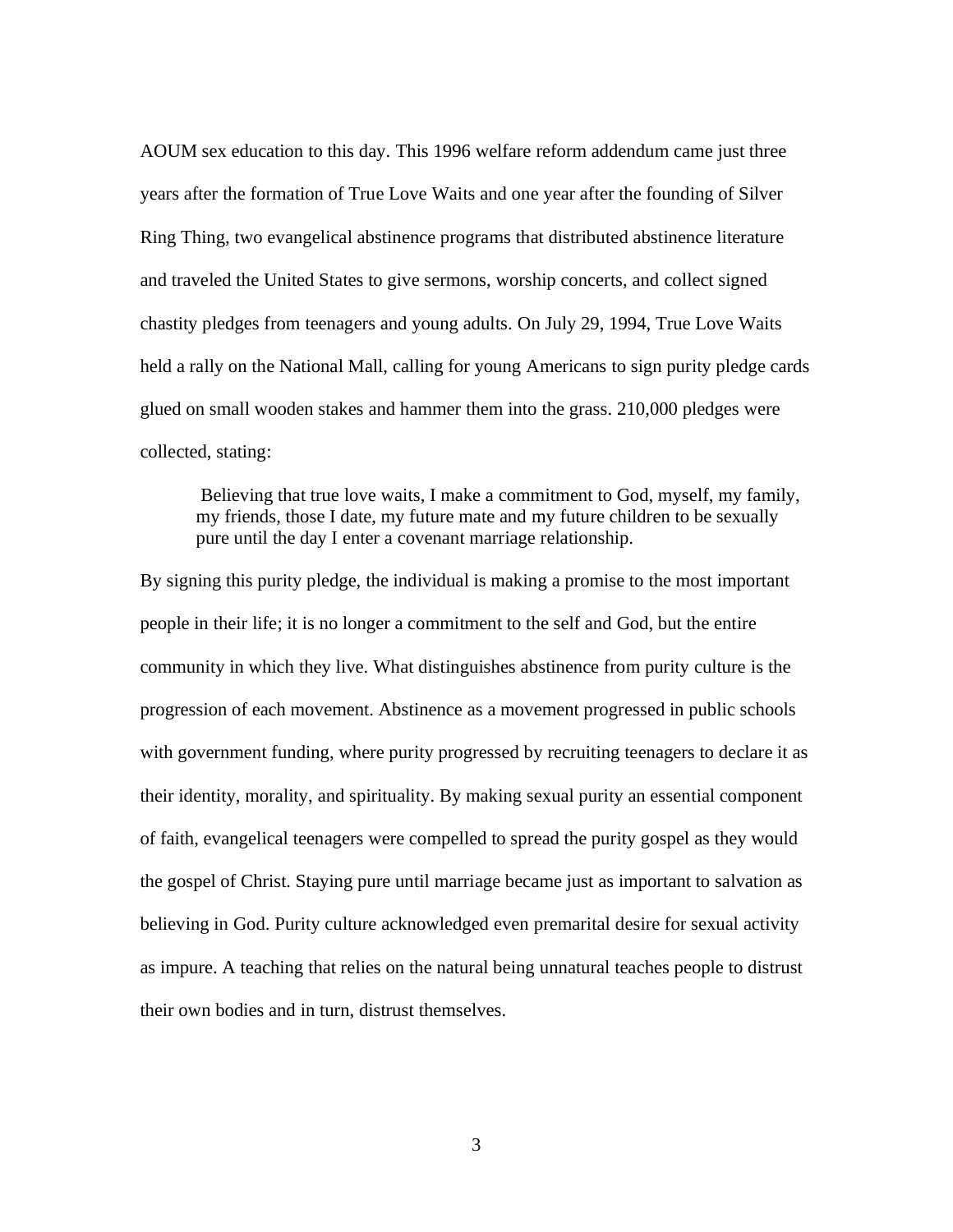In 2004, Heather Hendershot argued that evangelical media was created by American Christians to connect popular media to the evangelical church—for teenagers, Christian media provided an alternative to secular philosophies, particularly sexual ethics. Media certainly played an important role in the mobilization of the purity movement, but I am arguing that media commissioned by adults but made by young people resonated more with its audience, furthering the evolution of purity culture. *I Kissed Dating Goodbye* functioned within the purity movement as a manifesto reiterating distrust and shame, but due to his young age, Harris participated in a culture of purity peer pressure. Sara Moslener argued in 2015 that the politicization of abstinence in the American education system fostered a movement of pride, nationalism, and violence in purity rhetoric. The demonstrations at youth events documented in her book *Virgin Nation*  exemplify the objectification of bodies as pure or impure objects. What I am arguing, however, is that the objectification of the bodies of young people is not just a political threat but a threat to their sense of belonging and community. In Brian Dannelly's 2004 film *Saved!*, Christian teenagers are categorized by one another, policing their own peers until they all come to individual realizations that the pressure of purity culture is too much to bear. Because parents, youth pastors, and other influential adults in the evangelical community encouraged the purity movement, young people like Joshua Harris and the teenagers in *Saved!* were given a sense of importance and validation when they advocated for accountability, making individual purity a requirement to stay in the evangelical community. When one's sense of belonging, security, and spirituality can be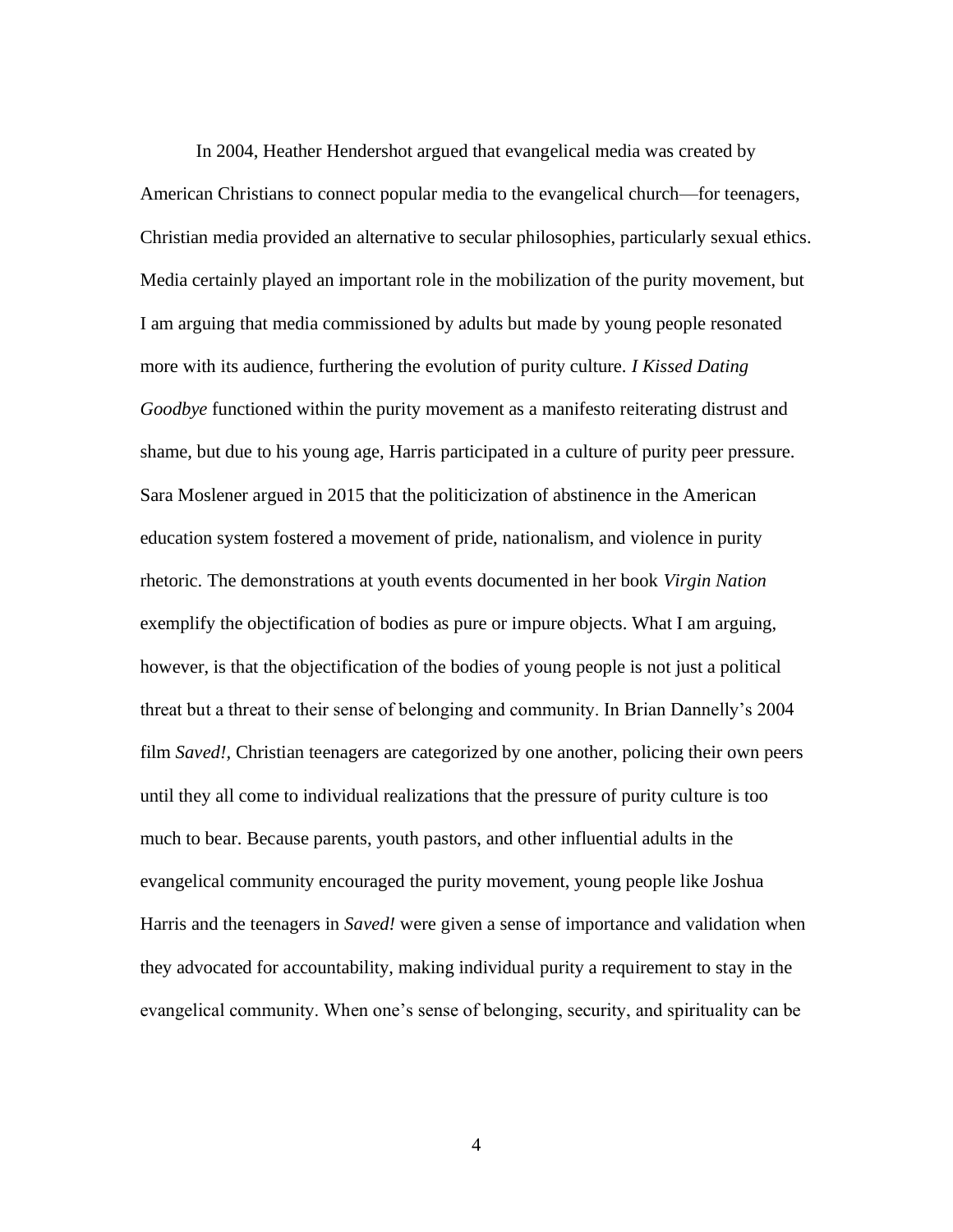taken away if their purity is violated, they will live in fear, creating a sense of shame that any compromising circumstance that could bring forth their exile.

Silver Ring Thing's methodology focused on radicalizing the individual on their own turf by traveling to different churches across the country and performing live events complete with music, sermons, and interactive audience participation sketches. Where True Love Waits called for legislative change and held events akin to political protests, Silver Ring Thing ingrained a sense of political fear into their audiences of young people, combining national pride with a sense of moral pride. At a live event documented by Sara Moslener in her book *Virgin Nation: Sexual Purity and American Adolescence,* the following portion is part of song played along with a lyric video:

The world says use a condom If we told you you'd be fine We'd by lying to your face It's like playing with a nuclear bomb You could wipe out the whole human race (2)

If True Love Waits politicized abstinence in televised optics by collecting enough pledges to fill the National Mall, Silver Ring Thing aimed to radicalize abstinence as not only a Christian value, but a measure of protection against violence. By equating condoms and nuclear bombs, Silver Ring Thing conflated protected sex with war violence to its American audience, insinuating that protected sex is an act of violence. A good American Christian, then, does not wipe out the population by having nonprocreative sex; a good American Christian waits until marriage, has children, and does not act in a way that poses a nuclear threat to the self and others they care about. Having sex, even safe sex, is going against God, the self, the imagined future mate,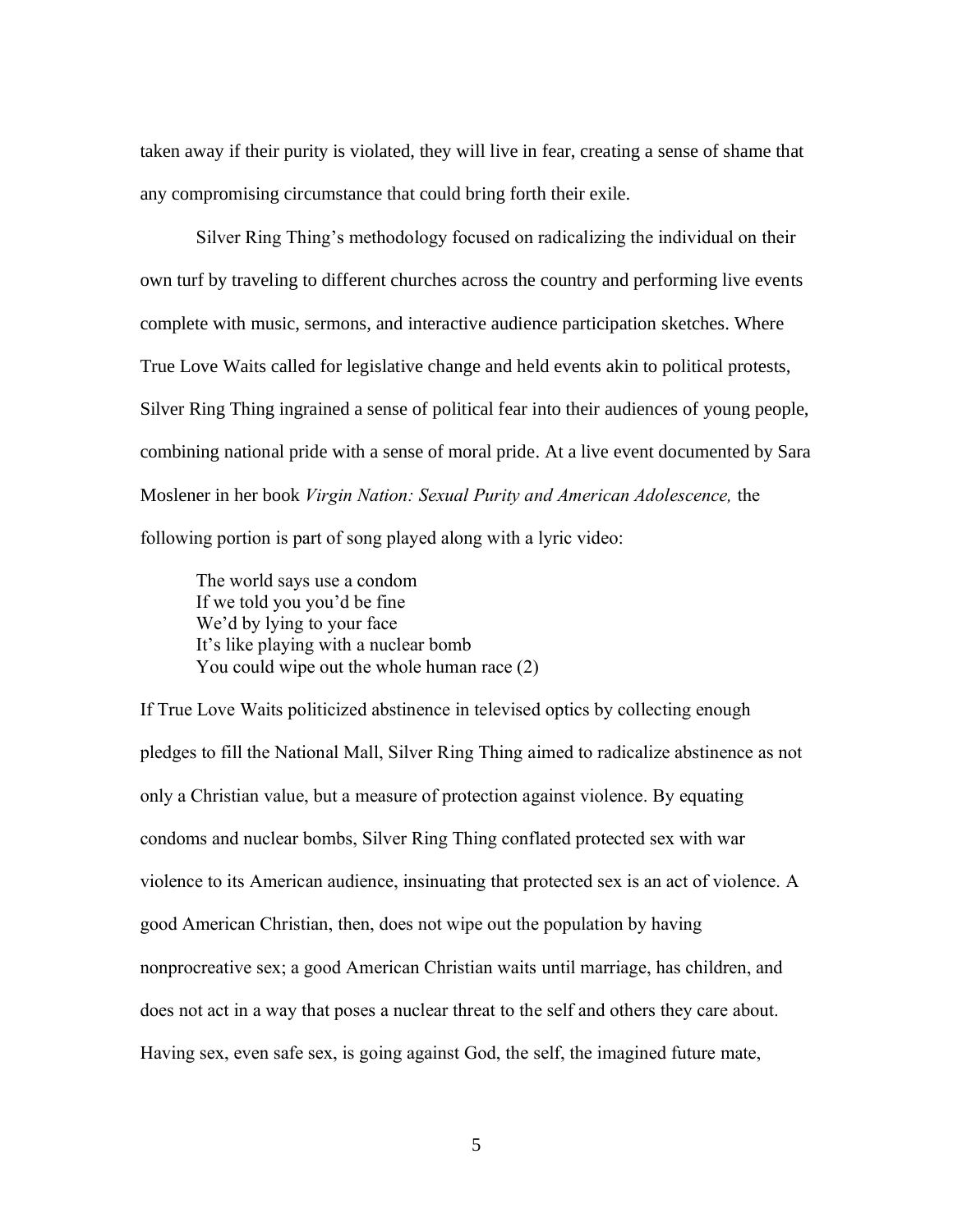family, friends, and the community—being impure is a threat to a trusted and needed sense of community. In order to protect that community, these organizations seek to turn abstinence from a concept to a pursuit, a virtue to a mission. Christine J. Gardner states that this rhetorical shift tropes "the behavior of waiting [as] passive," and therefore that the "shift from abstinence to purity provides a positive and active behavior for youth to pursue" (19). Not only does purity provide a set of actions and guidelines to ensure the maintenance of one's own chastity, the communal acts of abstinence and purity campaigns create a structure of accountability amongst young people, a culture in which the peer pressure is to abstain from sex and outwardly promote a lifestyle of purity.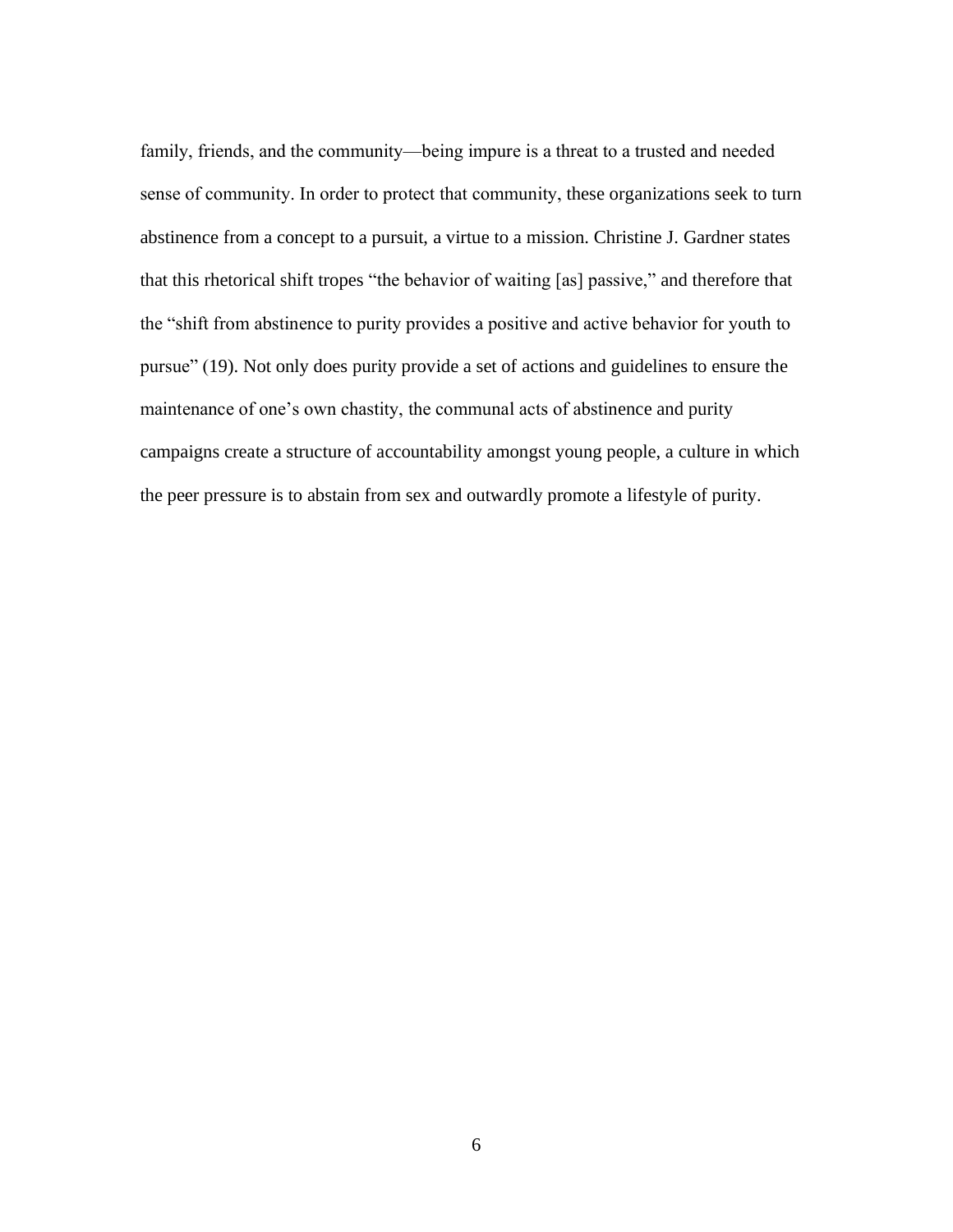#### **II. Imagine Your Wedding Day**

In the form of pledges, songs, and chants, the purity script was given to young people to repeat to other young people—friends, classmates, dates, siblings—to foster within the evangelical community a shared enthusiasm for chastity. In 1997, purity advocate Joshua Harris published his bestselling manifesto *I Kissed Dating Goodbye* at just twenty-one years old, claiming that in order to eliminate sexual temptation, dating must be eliminated. Despite his little dating relationship experience, no sexual experience, and a homeschooled education by his evangelical family, Harris believed that he had found the solution: to kiss dating goodbye until marriage, replacing it with courtship, a practice in which two young people decide to move from friendship to engagement after praying and consulting their parents. The book opens with a story of a young couple on their wedding day. After they join hands at the altar, the story takes a turn:

As the minister began to lead Anna and David through their vows, the unthinkable happened. A girl stood up in the middle of the congregation, walked quietly to the altar, and took David's other hand. Another girl approached and stood next to the first, followed by another. Soon, a chain of six girls stood by him as he repeated his vows to Anna.

Anna felt her lip beginning to quiver as tears welled up in her eyes. "Is this some kind of joke?" she whispered to David.

"I'm…I'm sorry, Anna," he said, staring at the floor.

"Who are these girls, David, What is going on?" she gasped.

"They're girls from my past," he answered sadly. "Anna, they don't mean anything to me now…but I've given part of my heart to each of them." "I thought your heart was mine," she said.

"It is, it is," he pleaded. Everything that's left is yours." (14-15)

The story, it turns out, is a nightmare—Anna, a supposedly real person, wrote her

nightmare in a letter to Harris, claiming she felt betrayed and sick. "How many men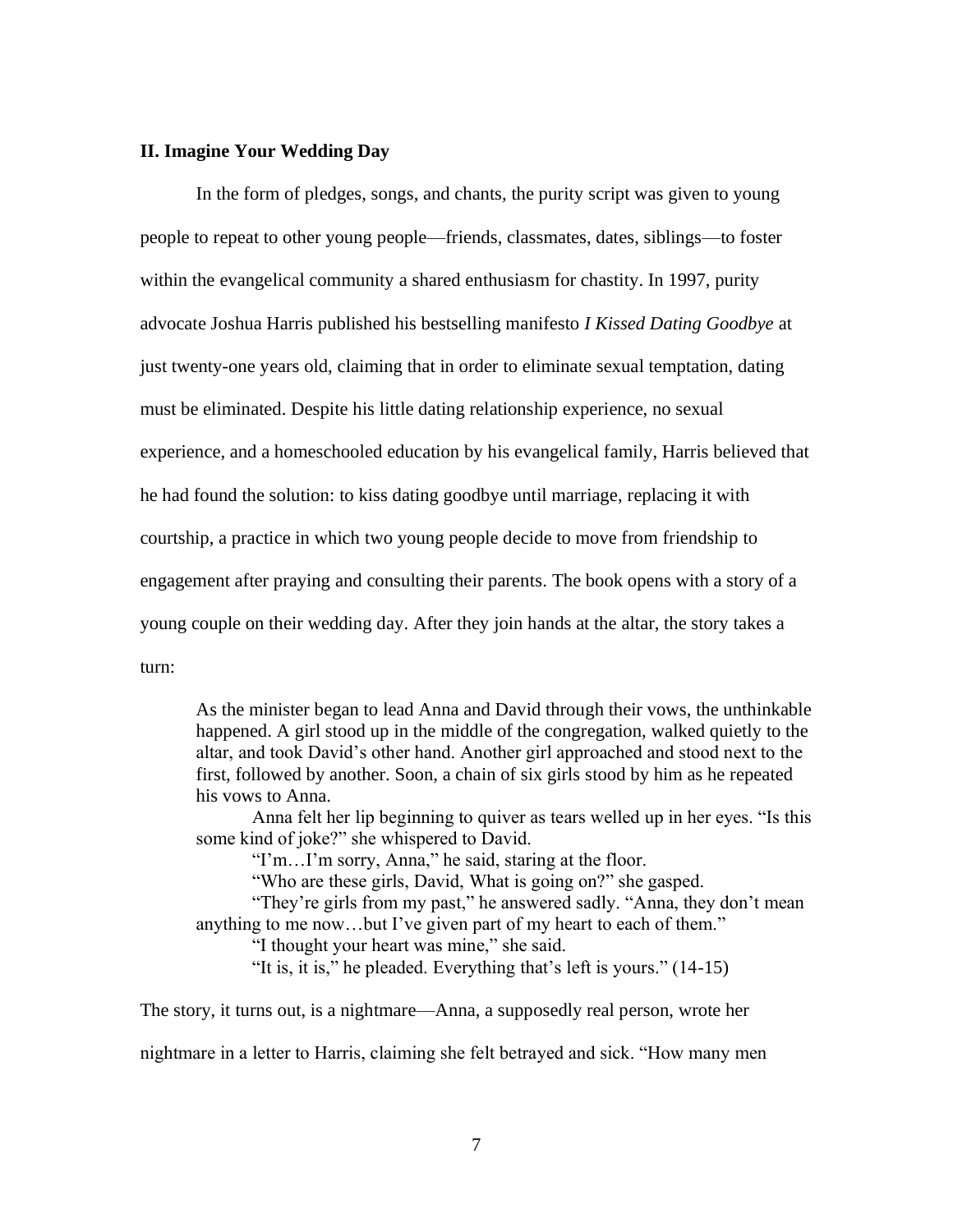could line up next to me on my wedding day? How many times have I given my heart away in short term relationships? Will I have anything left to give to my husband?" Anna asks, noting the incompleteness of David's heart and questioning the fragmentation of her own. In her nightmare, she asks if the women joining David are "some kind of joke," and through hurt and disappointment, reveals the true source of her incredulity: "I thought your heart was mine." This parable is an extension of the True Love Waits pledge— David's failure to stay pure has broken a promise to his future mate, which catches up to him as the women join him at the altar one by one. It is not specified that David had sexual relationships with these women, only that he had given parts of his heart to each of them. Once given, he cannot get them back; he cannot have his whole heart anymore, disqualifying him from giving it in marriage. David's heart, and therefore David, is broken.

Anna's letter is the first of many parables in the book used to teach a lesson about purity, followed by Anna's own fear of how many men might join her marriage one day. Harris questions his own potential group of women, considering a few relationships he "can only look back on in regret…I know God has forgiven me because I've asked him to…But I still feel the ache of having given my heart away to too many girls in my past" (cite). Harris's experiences and the parable of Anna and David are the first of many examples of purity culture eliminating the alternative—despite insisting that Harris, Anna, and David have given their hearts away, Harris does not consider the possibility of a relationship that does not result in marriage in which the heart is kept intact. Moreover, the heart in this parable is considered a thing, a piece of a person that is not ever fully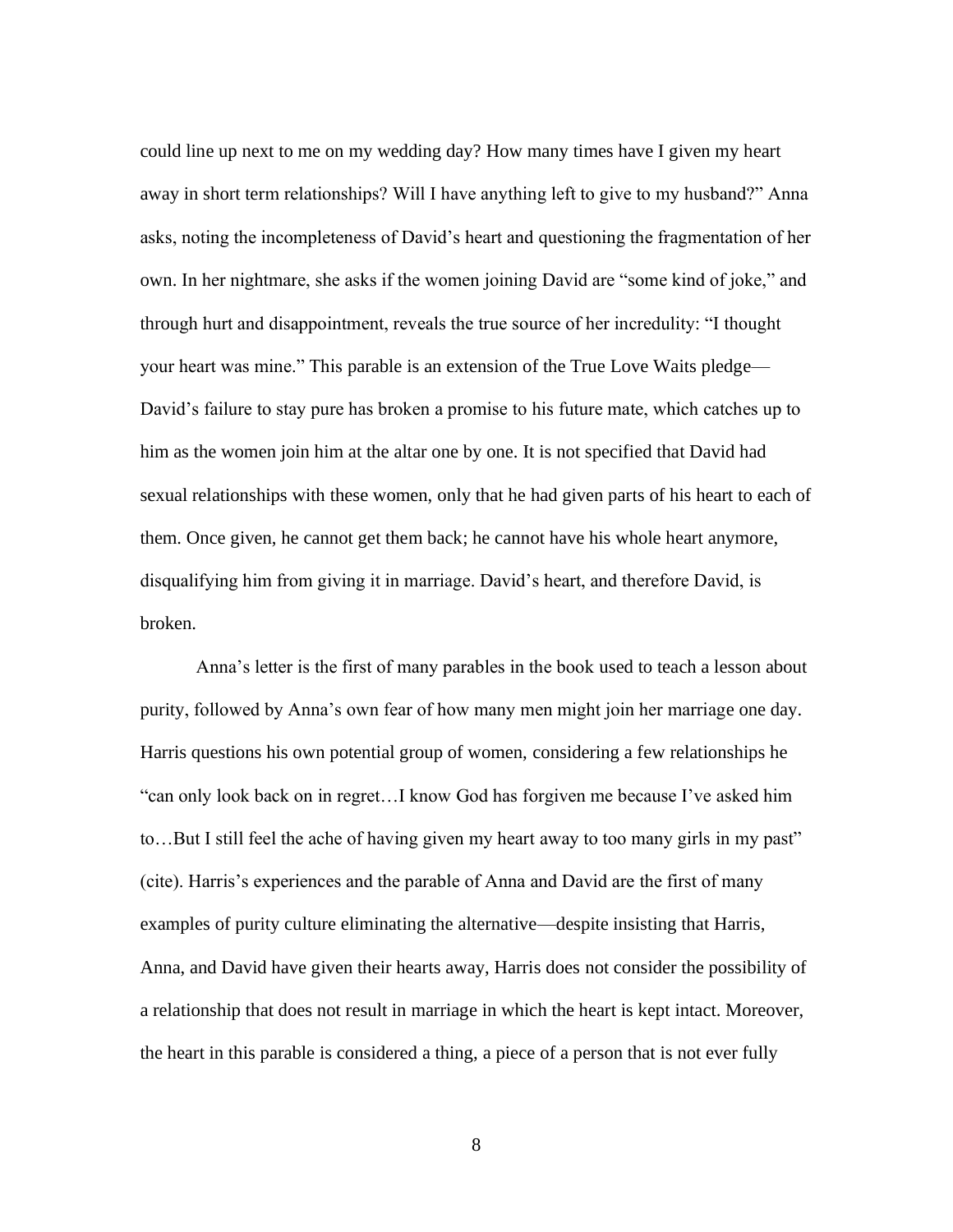their own. The objectification of the heart is a tenant of purity culture, as is a lack of ownership of the body. In Chapter 6: The Direction of Purity, Harris distinguishes who has and does not have the right to their partner's body: "A husband and wife may enjoy each other's bodies because they in essence belong to each other. But if you're not married to someone, you have no claim on that person's body, no right to sexual intimacy" (100). The purity movement, then, is not one that encourages chastity on the basis of self-preservation and self-respect but rather respecting property that belongs to someone else. Damage to both the heart and body is damage made not primarily to the self, but to the future owner.

Similar stories used throughout the book, varying in content but all sharing the same ending, are fear-based tactics designed to instill in the individual a fear of sex. The purity movement depends on fear—fear of failure, fear of becoming damaged, fear of betraying God and others—creating a culture that without fear, cannot exist. Sara Ahmed refers to this kind of culture as "the economy of fear," stating that it "works to contain the bodies of others, a containment whose 'success' relies on its failure, as it must keep open the very grounds of fear" (67). Harris's contradictory rules add to the ways in which young people can fail, adding more ways one can become afraid of their own feelings and desires. Premarital emotional intimacy and romance are considered by Harris to be direct violations of purity, stating that "intimacy without commitment is defrauding" (34). Yet when he introduces courtship as the correct model, he states that "purposeful intimacy" is required before engagement (224). Jessica, the protagonist of a parable in Chapter 10: Guard Your Heart, went into her Christian college with a mindset that she would not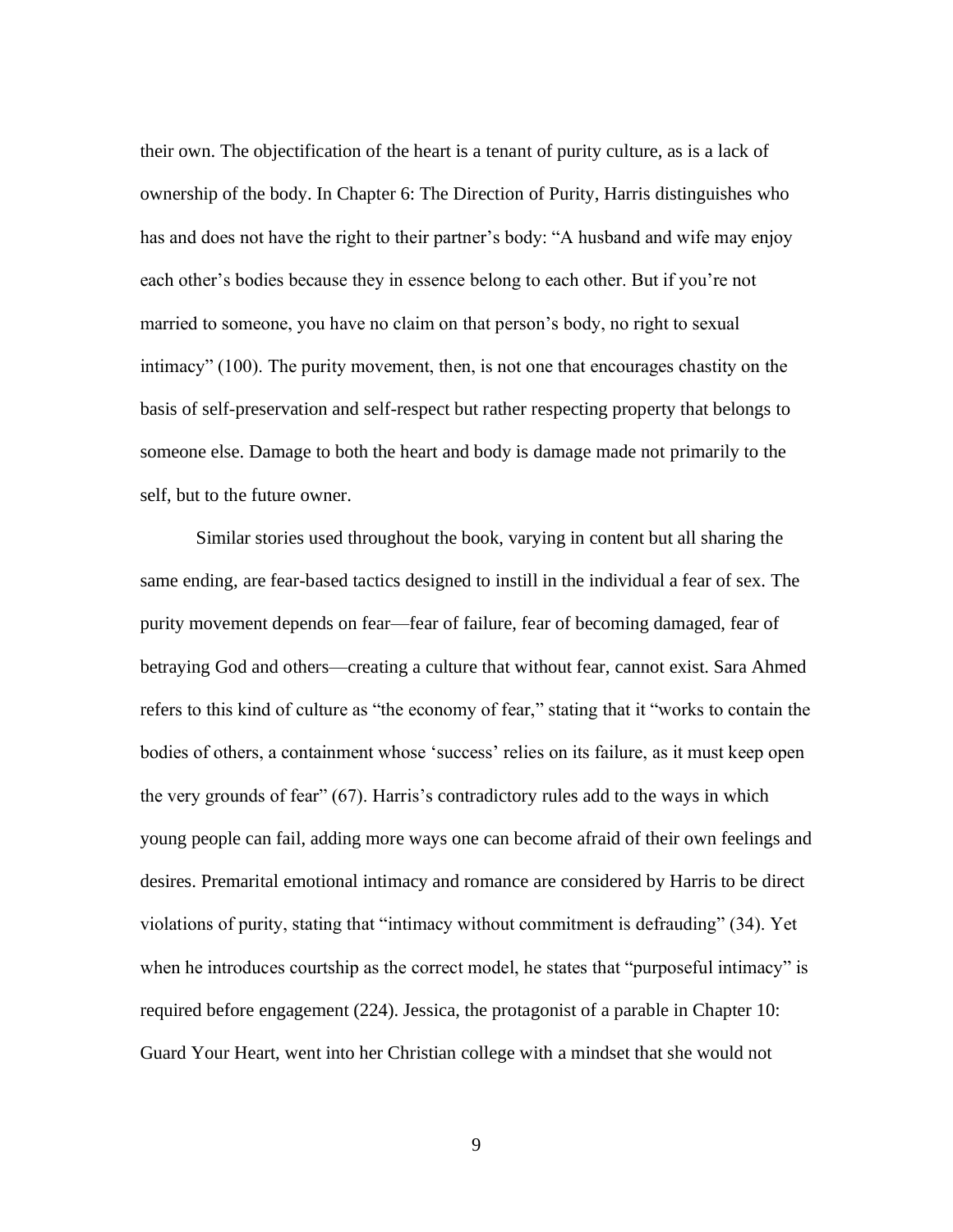date. She had a list of rules about dating and courtship, she mocked her friends with "pointless relationships," and told any guy that he "would first have to talk to her parents" before considering her for courtship (146). Jessica's principles mirror the thesis of Harris's manifesto, but she still manages to fail because her rules "were just rules they hadn't come to life in her heart" (147). Even the rule-following Jessica falls short of succeeding in her purity because she starts having crushes on the guys in her classes. "Her standards and rules seemed worthless," Harris writes after admonishing Jessica for considering if any of the young men around her might be the one for her (148). Ahmed defines shame as "exposing to myself that I am a failure through the gaze of an ideal other," stating that "we feel shame because we failed to approximate 'an ideal' that has been given to us through the practices of love" (106). The individual would, then, feel shame if they failed to avoid romantic desire in the gaze of the ideal other, real or imagined. For evangelical Christians who believe that God is always watching, fear creates a constant state of performing in the gaze of the ideal other, as God is considered the ultimate ideal other. The imagined other, for example, is the youth pastor, parents, or Christian friends. The individual would be ashamed if the imagined other witnessed them having sex, kissing, dating, or even considering sex, kissing, or dating. If the failure has occurred, shame is experienced as God is witness to this failure; paranoia is the shape that impending shame of being found out by ideal others takes. When *I Kissed Dating Goodbye* became the new ideal, Joshua Harris became another ideal other to perform before. By eliminating dating and even crushes, as Harris cites them as dangerous, there are very few actions and feelings toward the opposite sex teenagers can experience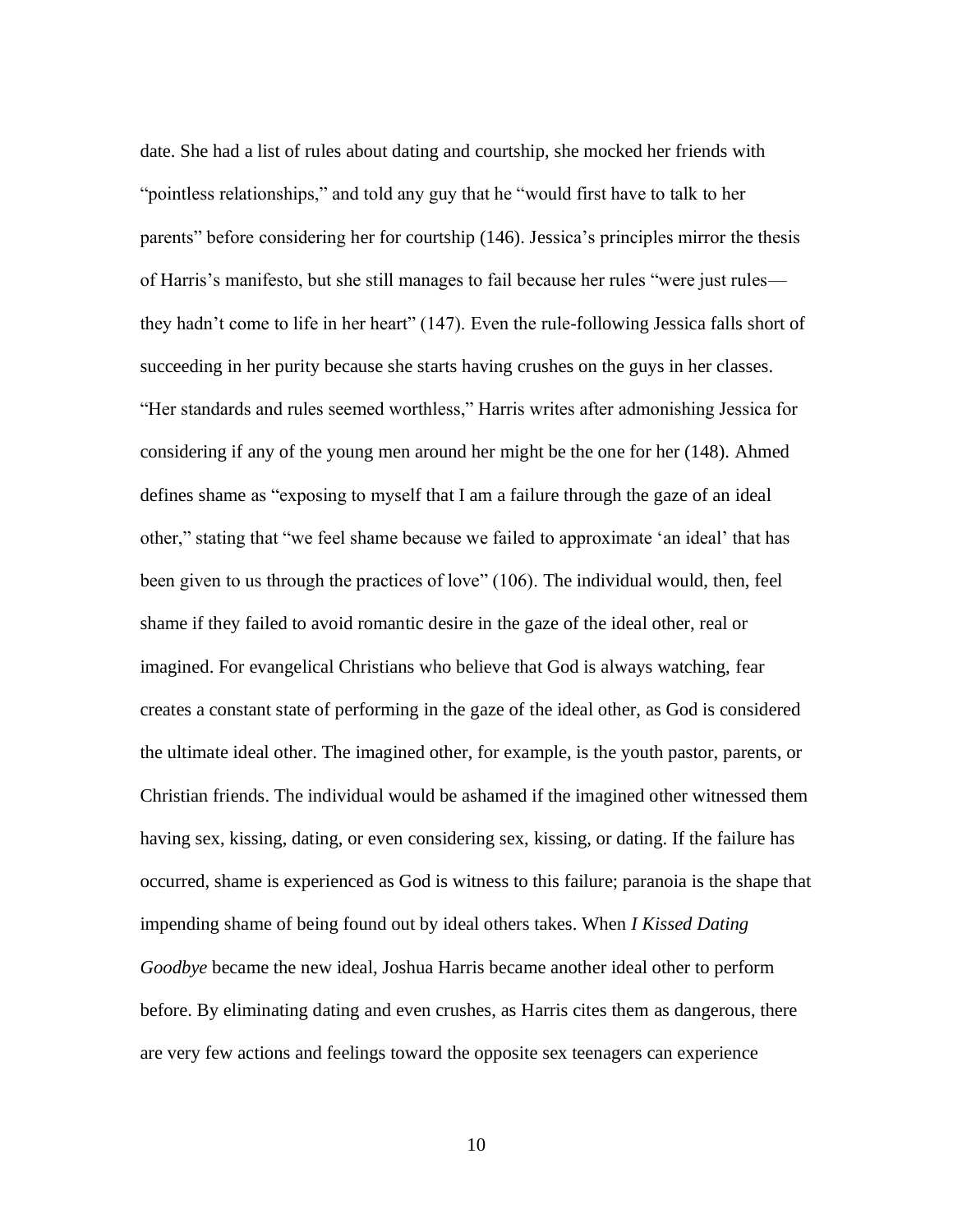without feeling fearful of potential failure. What's more, there are more opportunities to fail according to Harris's manifesto than there are to succeed, resulting in shame becoming a familiar response to actions, impulses, and desires.

There are, then, many ways a young Christian can fail in their purity. In Chapter 3: 5 Attitude Changes to Help You Avoid Defective Dating, a girl named Bethany is used as an example of how flirting is defective. She is described as a "flirt," a "fake," and "invests more energy in getting a guy to like her than she does in spurring him toward godliness" (46). It is not explicitly stated what actions Bethany performs to have this reputation, or why she might behave the way she does other than "selfishness." Bethany is one of many female characters throughout that are characterized as flighty, selfish, and inconsiderate—this portrayal determines their failures not as actions but as personality traits that are inherently causing them to fail. Harris suggests that "Instead of viewing herself as the center of the universe with other people revolving around her, she can begin to look for ways to bless others" (46). There is no perspective on Bethany's end that tells the audience what her inner life and reasoning is like, yet Harris considers her flirtatiousness a symptom of selfishness without explaining why flirting is selfish at all. In the same chapter, Sarah and Philip are high schoolers in a serious relationship who "might as well be married," as they "monopolize each other's weekends, drive each other's cars, and know each other's families as well as their own" (49). Harris believes that they are "playing marriage" and that you "cannot 'own' someone outside of marriage" (49). The idea of "owning" someone at all traces back to what Anna said to David in her dream: "I thought your heart was mine." Throughout the book, Harris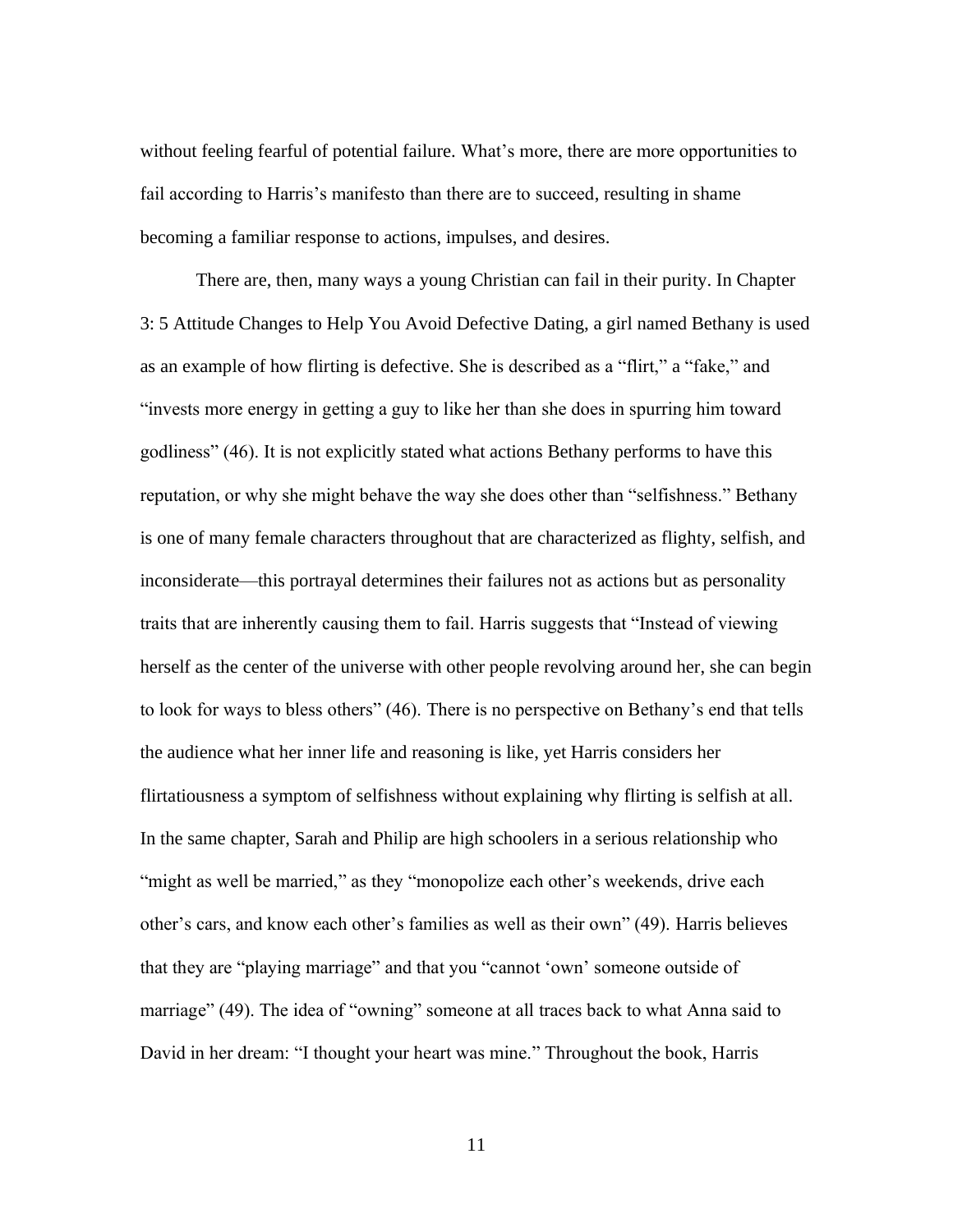objectifies the premarital heart, claiming that it belongs to God and the individual's parents, but never the individual themselves. The heart is the site of damage resulting from the actions of the body—conflating the heart and the body communicates that the two are interchangeable, therefore neither heart nor body belongs to the individual in the purity model. Not only is Harris's idea rescinding the individual's autonomy, it raises the stakes for any damage done to the heart and body—the individual is damaging something that does not belong to them, wronging another, and thus should feel ashamed.

Shame does not, by Ahmed's definition, require a tangible consequence—the feeling of shame is, itself, the consequence. The "other" in this instance is always both real and imagined to the individual, and there are multiple real and imagined others to bear witness. Performing according to the ideal of purity is not limited to abstaining from premarital sex—Harris's book is both a manifesto and a warning, containing all the ways a young person can fail to live a pure life and considering each action a failure to be pure, despite actions being of varying severity from having a crush to having sex. The other, then, includes Harris among the imagined, as the rules are his interpretation of a Biblical and cultural morality. The real other is any person bearing physical witness to the failure in question—the romantic or sexual partner of the individual, a friend, parents, and strangers are of the many that fall into this category—and in order to cause shame, the actor must hold the perception that the observing other holds the same moral code, thus viewing the actor as failing to uphold their shared code. Likewise, those mentioned in the True Love Waits pledge are ever-present others; because the actor pledged to stay pure to their parents, future mate, future children, friends, and God, each failure is an affront to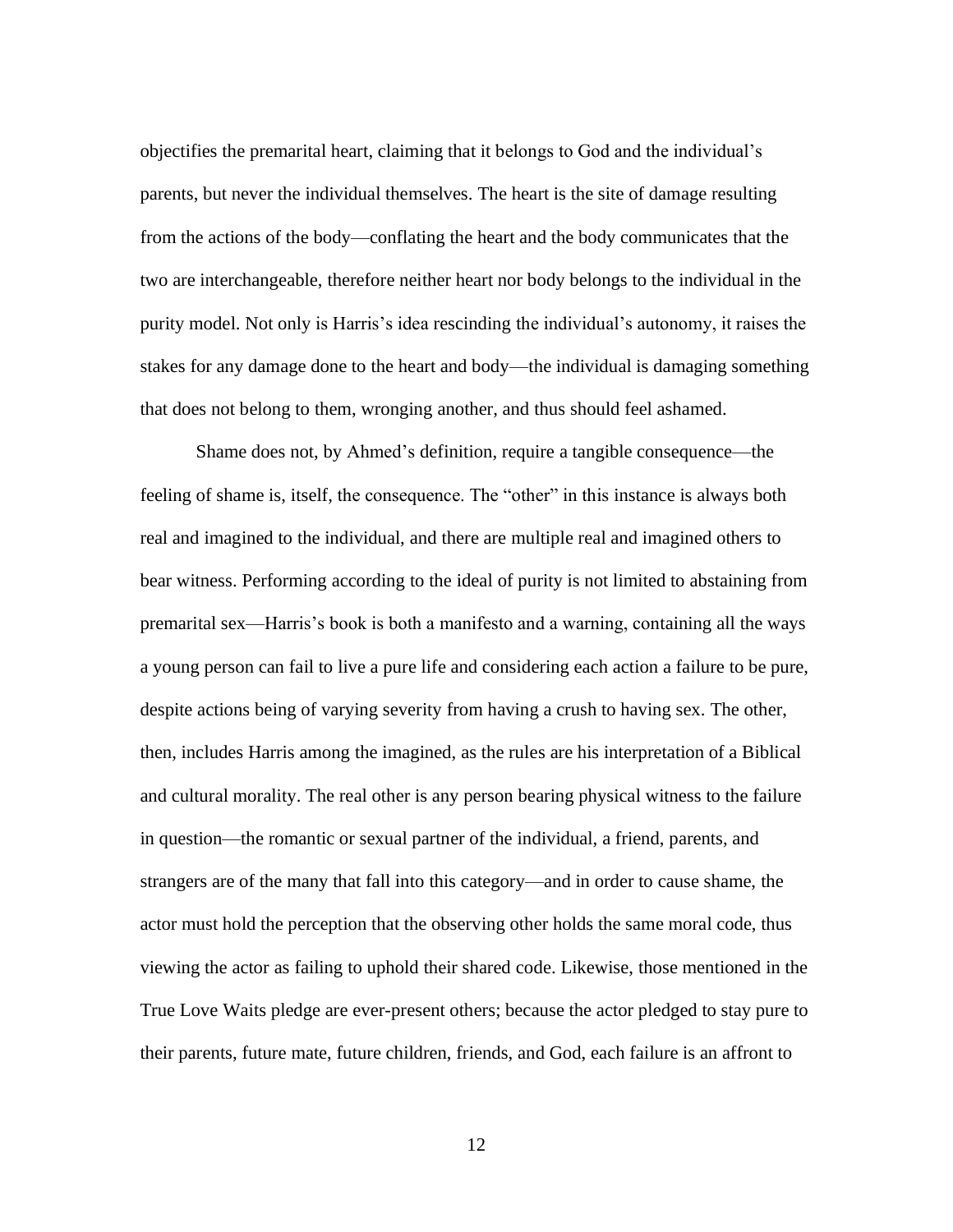those pledged. Failure is not limited to actions of sexual impurity but also breaking promises and disappointing loved ones. Moreover, God operates as both real and imagined in the sense that the actor believes God is real and omnipresent but not a visible body—therefore, to feel ashamed of their performance, the actor believes that God is physically witnessing their actions while they imagine God's presence. Because shame requires the real or imagined audience, Christian teenagers will always have an audience for their failures in the form of the most important audience member—as belief in God means God is always watching, every action has an audience, making shame unavoidable.

It often falls on girls to prevent boys from experiencing temptation, as Harris believes that "girls do not struggle with sexual temptation" (105). Protecting girls' purity is what Harris determines to be boys' responsibility, avoiding tempting them with romance and emotional connection. Modesty is only a girl's responsibility because boys cannot help but look at a girl's body if it is attractive. Boys are characterized as "visual creatures" and "slaves to depravity," which is why girls must cover themselves and wear loose-fitting clothing. Where boys must control their wandering eyes, it is a girl's duty to give them nothing to look at. "Yes, guys are responsible for maintaining self-control, but you can help by refusing to wear clothing designed to attract attention to your body," Harris writes. "It's time to start seeing other people's purity as our responsibility" (107). Rather than just instructing his fellow men to have self-control regardless of what others wear—after all, not every woman they see is a Christian woman aiming to be modest he instructs young women that their dress code could be causing men to stumble. This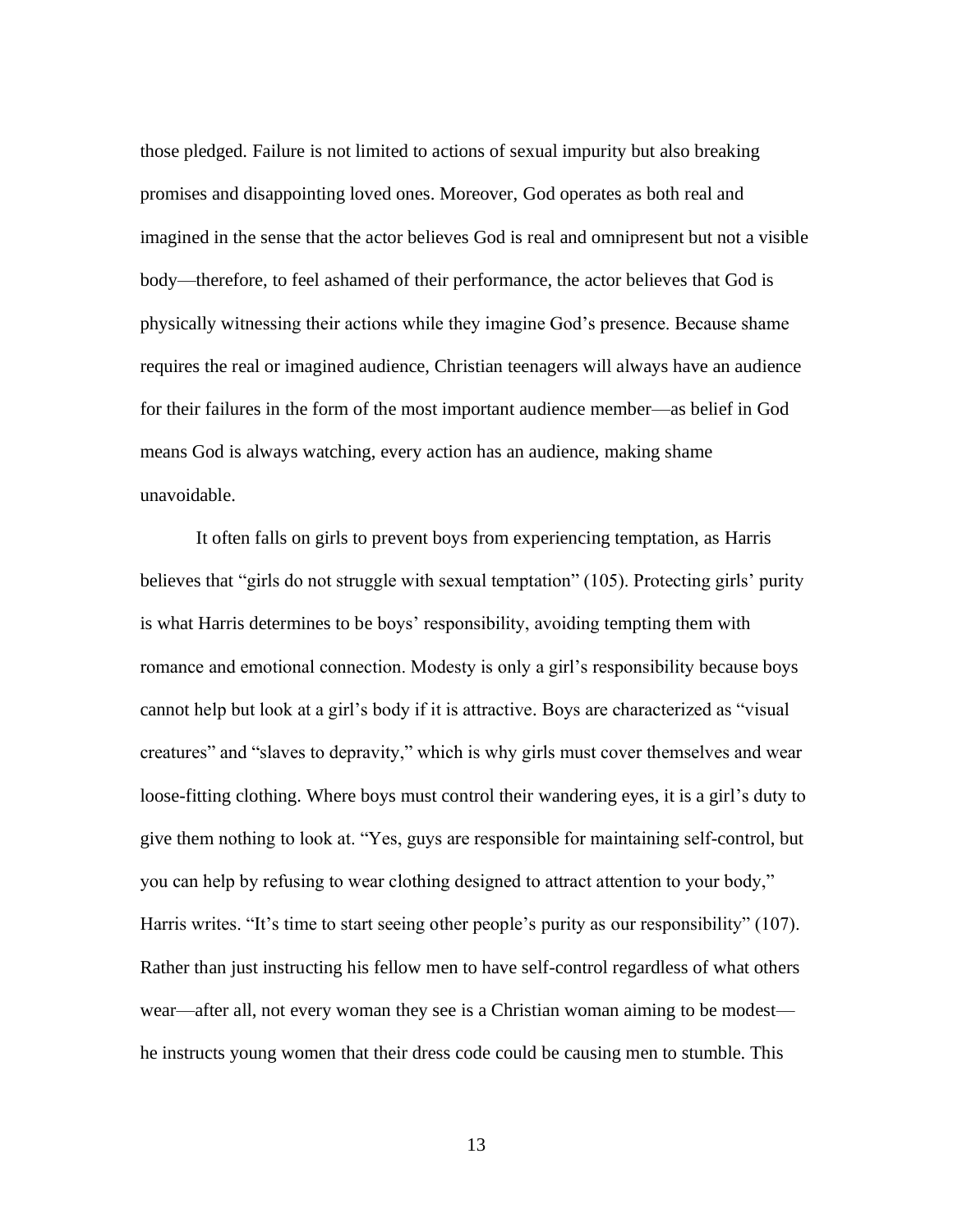sentiment, while being patriarchal, reinforces rape culture language towards young women, similar to rape accusations being met with, *"Well, what was she wearing?"*  Because girls are acknowledged more for their romantic longings, there is no instruction for boys to dress modestly as a favor to girls. Harris only acknowledges girls' desires as desires for romance and weddings, suggesting that girls "should stop reading romance novels and watching soap operas because they encourage ungodly longings within you" (125). Even girls who are characterized as temptresses in the book are not doing so in a sexual manner—they only wish to flirt, manipulate, and romance boys. This belief is often what leads to sexual disorders in married Christian women; because they have never been allowed to acknowledge themselves sexually and only received abstinence education, they often do not recognize that something is wrong once they are married and feel ashamed of themselves for being unable to please their husbands.

Shame, like trauma, can live in the body. Dr. Tina Sellers, a sex therapist and professor focused on religious sexual trauma, defines sexual shame as "a visceral feeling of humiliation and disgust toward one's own body and identity as a sexual being and a belief of being abnormal, inferior and unworthy" (Sellers 2020). When I reached out to Dr. Sellers and asked how shame lives in the body, she cited Dr. Noel Clark's 2017 research on sexual disorders resulting from religious trauma. Dr. Clark states:

We have seen an inordinate amount of women with pelvic floor disorders and men with erectile disorders in their twenties who have come out of conservative purity culture communities and homes. They manifest symptoms of someone who has experienced severe sexual trauma. The body keeps score (Clark 2017).

It is all too common, in fact, for evangelicals to experience physical responses to sexual shame. For women, a common physiological result is vaginismus, a condition of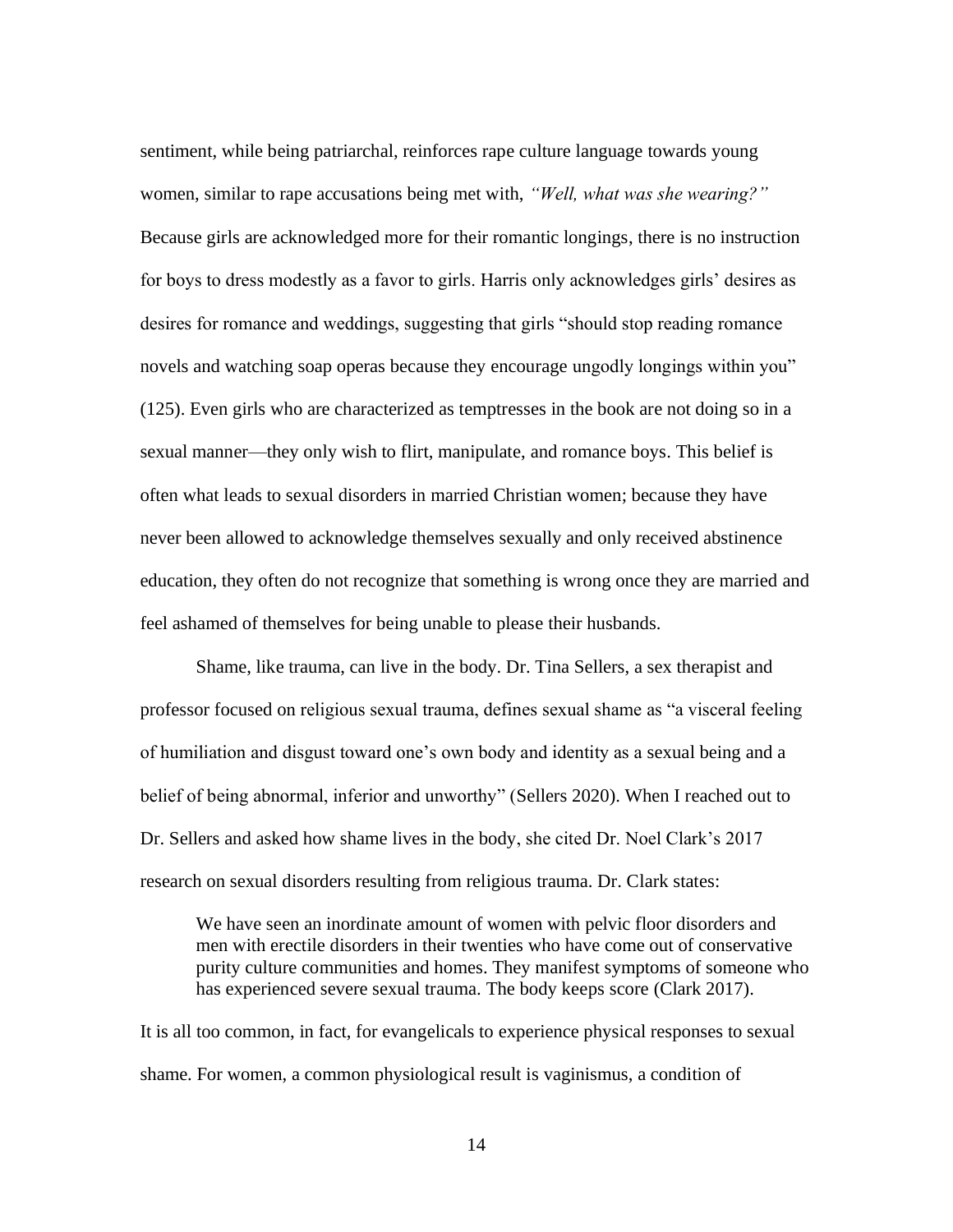"complete inability to have intercourse, resulting from a limbic system response toward penetration, a protection mechanism that signals to the body to brace and protect against potential harm" (Hope & Her 2019). It is often caused by trauma, anxiety, sexual abuse, and issues with sexual partners, commonly as a result of religious sexual trauma. In Dr. Sellers' graduate family therapy course, her students are required to write their sexual autobiography. Far too often, women raised in the evangelical church report in their autobiography feelings of embarrassment, fear, and pain due to their inability to have sex, even with their husbands. One student wrote that she felt like a "freak" for being unable to have sex. She and her husband had done everything right—she had not dated anyone until she met her husband, followed Harris's model of courtship, and had "accountability partners to help them with their sexual desire during their courtship," and yet she still felt fear and pain three years into their marriage (Sellers 2019).

Stories like these contradict the main promise of the purity movement, as well as *I Kissed Dating Goodbye*: a successful and happy marriage. Harris urges his readers to not "allow impatience now to rob you of an undefiled, passionate sexual relationship in marriage" (244). In the epilogue, he states that "Someday I'll have a [love] story to tell. So will you" (252). This is a common sentiment in purity culture: mistakes now lead to an unhappy and unsuccessful marriage, but purity now leads to a happy, sexy, and successful marriage. This promise is similar to the prosperity gospel—teachings that promise congregants that pleasing God will result in financial and material prosperity—in that Harris, True Love Waits, and Silver Ring Thing promise a prosperous sexual life in covenant marriage in exchange for a life committed to purity. In an interview with NPR,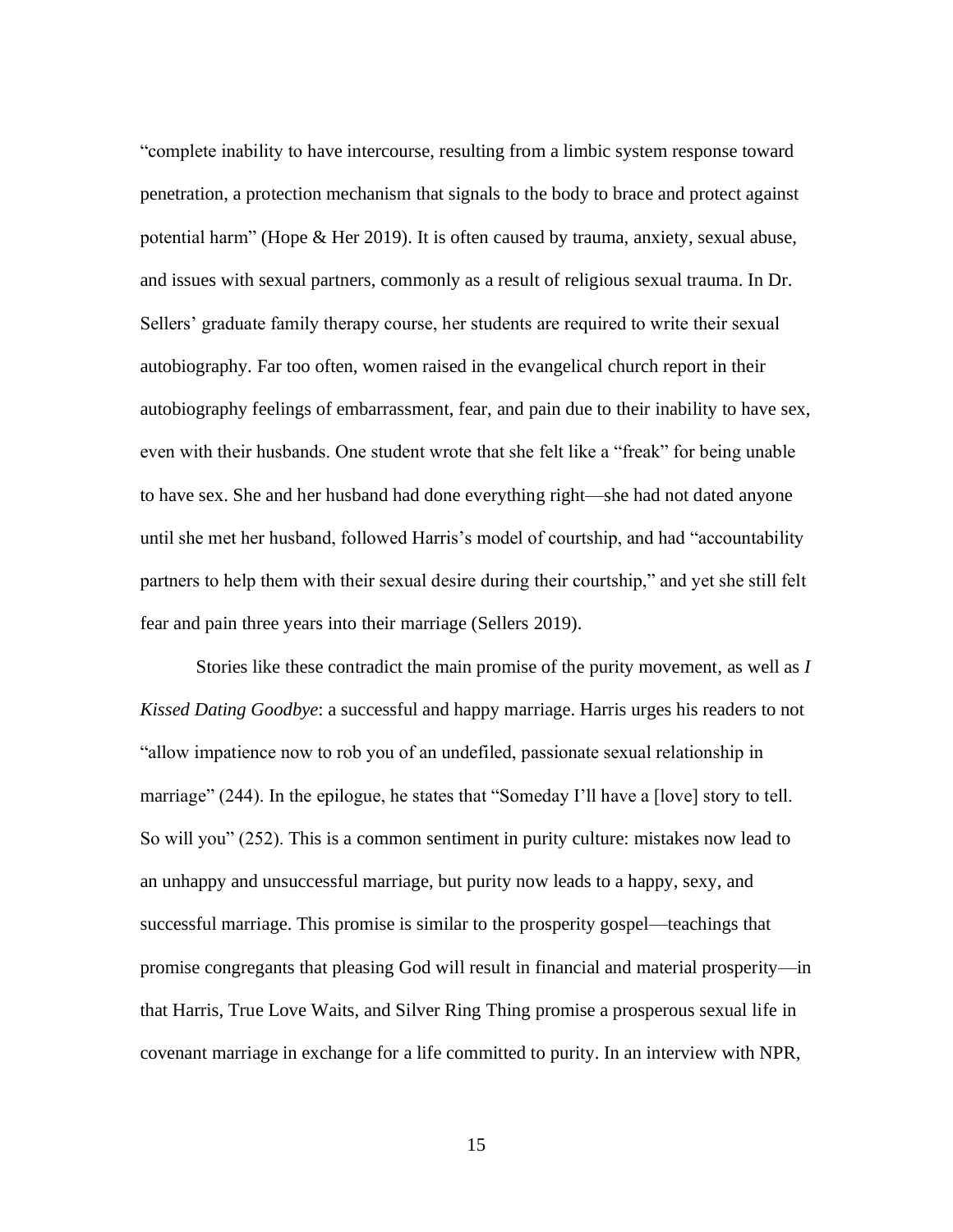author Linda Kay Klein breaks down how the logic of the sexual prosperity gospel affects sexual dysfunction:

"If A, then B," is what we're taught…The reality that I've learned from my interviews in particular is that, "If A, then A." If you learn to shut down your sexuality, if you learn to train your body to experience shame to protect you from the consequences of your sexuality, in your community, "then A"—after you get married you often still struggle with turning your sexuality on. (Gross & Klein 2018)

Purity, then, is a bargain struck with God—as long as the individual does everything right, everything they are avoiding will be their reward. While this is the encouraging factor for teenagers to participate in purity culture, it is also a source of trauma later on when the promise is left unfulfilled. Those who are unhappy in their marriages may wonder where they failed, and those who are still single long after their peers may feel frustration or resentment—if they held up their end of the deal, why didn't God? When the women joined David at the altar on their wedding day, Anna asks if it is some kind of joke—she did everything right, yet she is being plagued with the women of David's past, who now own pieces of his fragmented heart, now unable to be hers. If she kept her heart pure, she is on the receiving end of the unfair bargain.

There is no explanation of *how* these women will join David in his marriage, or why, only that they *do*. Harris continually uses the idiom of giving the heart away—each time he or any speaker in the purity movement uses this idiom, there is never any indication that the action of giving away the heart is inseparable from dating and sexual activity. Sara Moslener describes a live Silver Ring Thing event in which a young man from the audience is given a wooden board with a heart while three young women from the audience stand on stage with him. After placing the board in a vise, the event speaker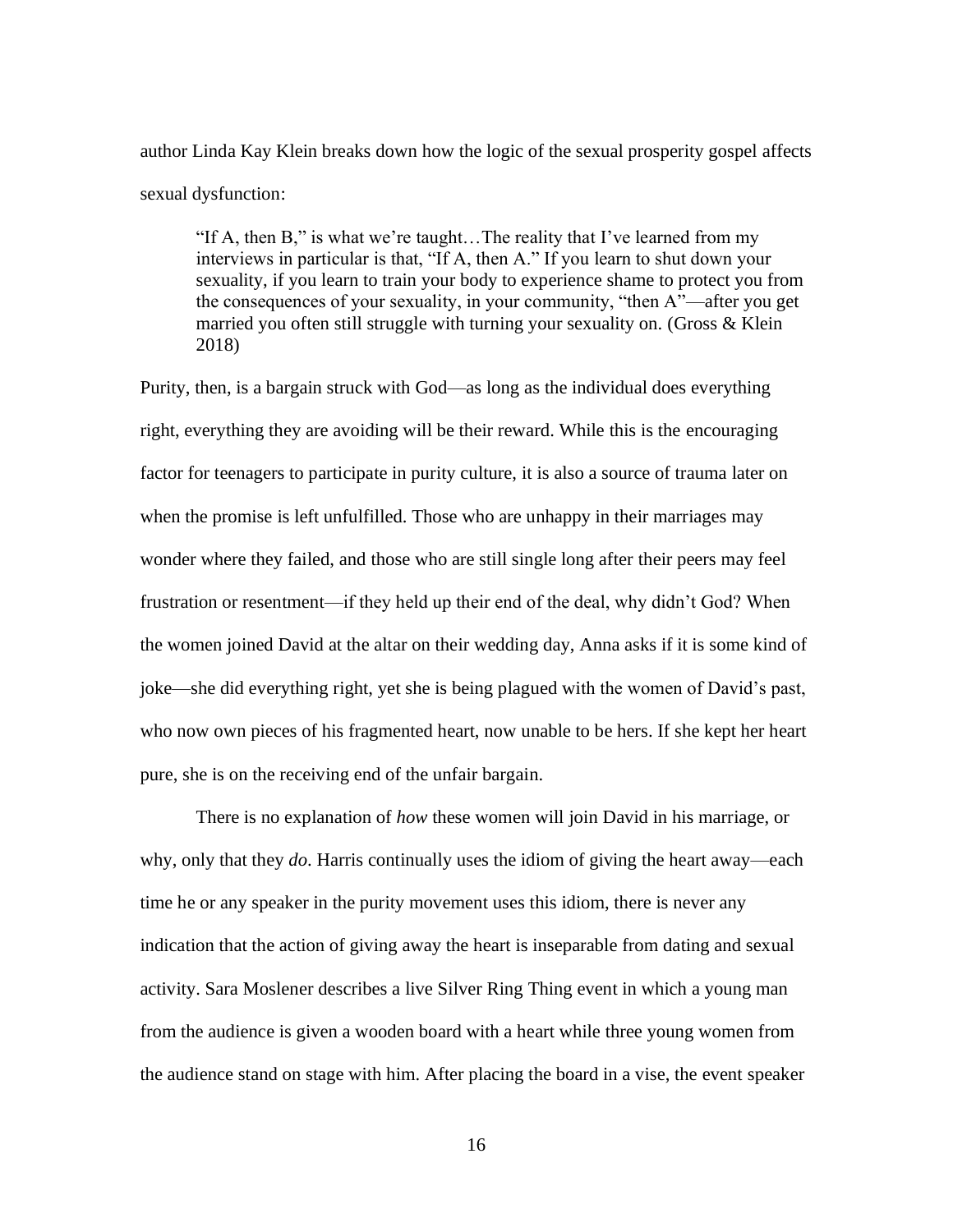Matt Webster goes backstage and returns with a chainsaw in which he hacks the board to bits. "Matt explains once again that due to the young man's intimate relationships with each of these young women, they will now carry a piece of him for the rest of their lives," Moslener states. As Webster gives the rest of the hacked board to the young man, he says, "'This is what you will take with you when you get married'" (122). Webster then promises to give young people "the chance to start over" and that he is "gonna give you a whole new heart," calling them to remake their souls, once again not specifying how the soul can fracture and congeal (122). This form of the altar call "offers both personal salvation and sexual purification," as if the individual were not only renewing their purity but their faith as well. This is the caveat to the fragmented heart: a Christian who has premarital sex is no longer whole, unless they ask God to be made whole again. Once again, as the heart is portrayed as a breakable and damageable object, the heart and body are objects of currency—only the pure and whole body and heart can be exchanged for a successful marriage and favor from God.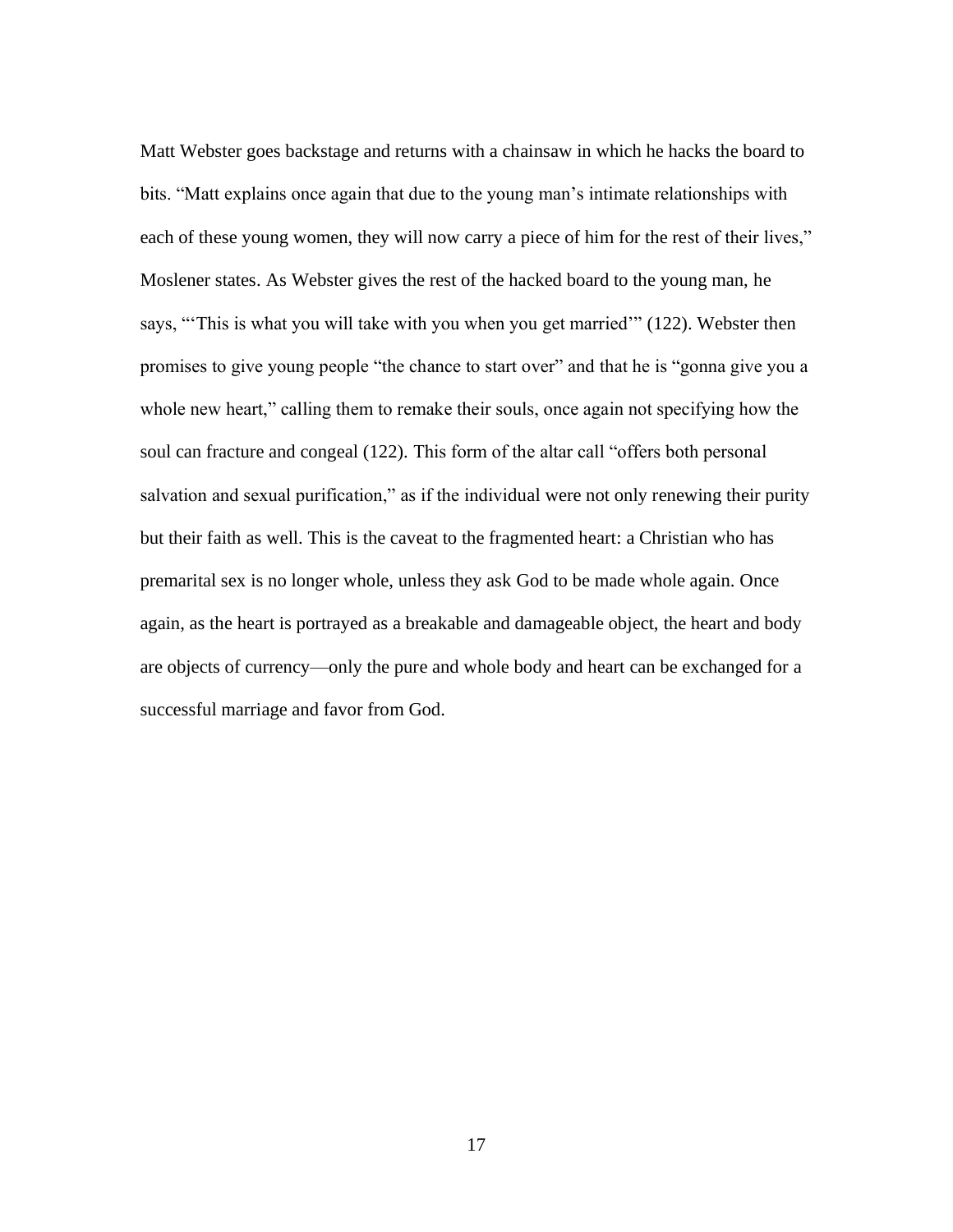#### **III.** *Saved!* **and Archetypal Evangelical Teenagers**

How does God remake the heart after one has had sex? Does this, in turn, remove the shame felt by the individual who has failed? Ahmed writes of shame being restorative "only when the shamed other can 'show' that its failure to measure up to a social ideal is temporary." In purity culture, the altar call offers confirmation that the shame is temporary as long as admission of guilt occurs, and as Ahmed states, "allowing us to reenter the family or community" (107). During a scene in Brian Dannelly's 2004 film *Saved!*, a film set in a Christian high school called American Eagle, the pastor who is also the principal holds an assembly calling for anyone who has "backslid" over the summer to come to the stage and "rededicate" their lives at the end. Pastor Skip provides a literal stage on which to perform failure—while it appears to be the students reentering the community and family, it exponentially increases the gaze of the ideal other, increasing felt shame. The shame felt in the altar call can be defined by Ahmed as "the affective cost of not following the scripts of normative existence," as "backsliding" means that the students have failed to uphold the script of normative purity (107). The altar call was often the finale at Silver Ring Thing events and the True Love Waits pledge signings. It is a way for individuals to publicly pronounce their shame while the leaders publicly forgive their failures, framed as an action of love—the reentry to the community in this way shows that the community offers love but only to those who perform the script by asking for that love while denouncing themselves and their misdeeds.

Early in the film, protagonist Mary and her best friend Hilary Faye practice target shooting at the local range called Emmanuel Shooting Range: An Eye for an Eye.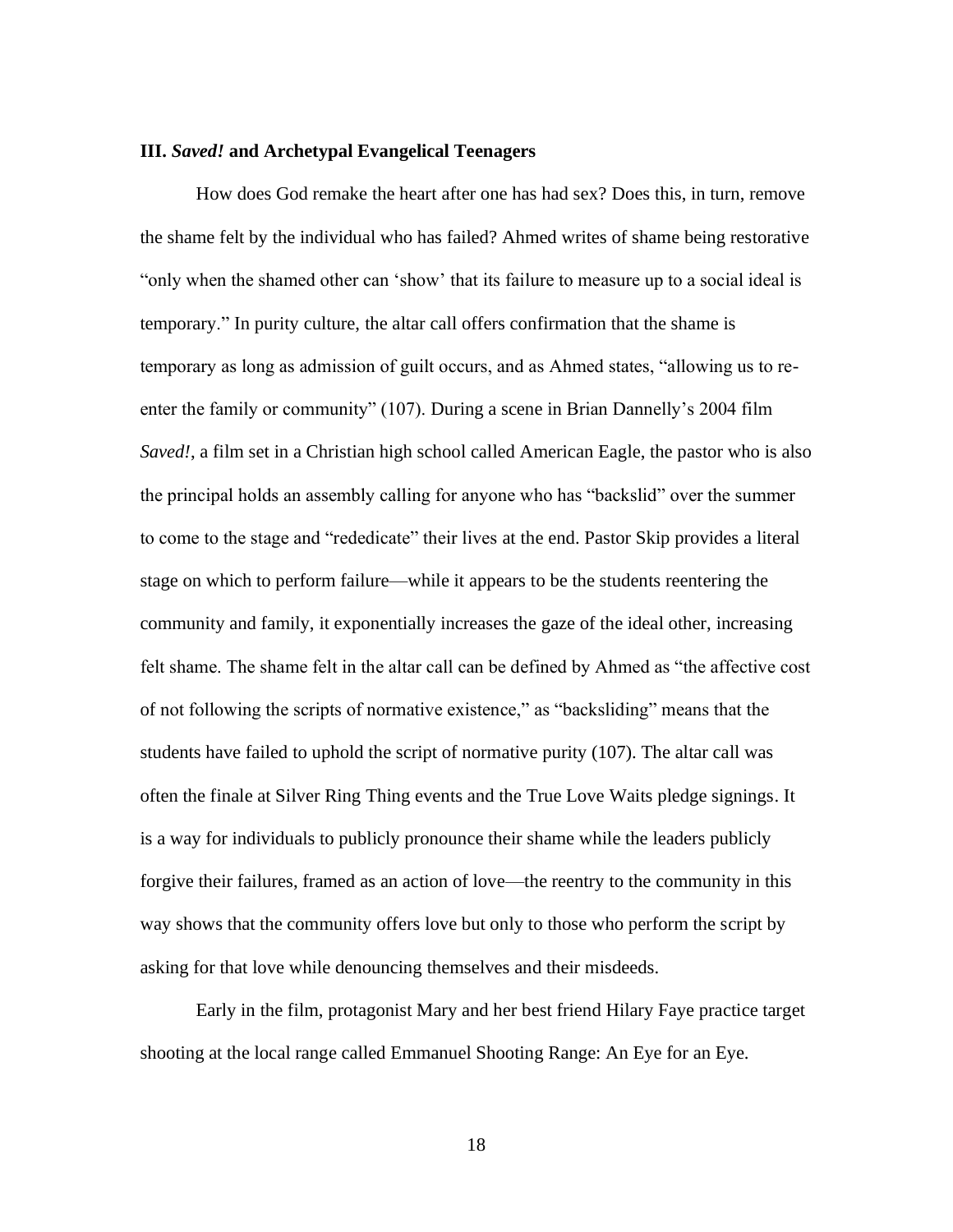"Christian girls have got to know how to protect themselves," she tells Mary in between shots. "I mean, sure, Jesus could restore my physical and spiritual virginity, especially if I lost it to some rapist, but who wants that? I'm saving myself for marriage, and I'll use force if necessary." While to anyone outside of evangelical culture might think it absurd, Hilary Faye's idea of the virginal heart was a popular altar calling for Silver Ring Thing events. "With sex as a sin and purity as salvation, audiences are offered the gift of new birth," writes Sara Moslener, describing virginity renewal as a "narrative formula of conversion testimony" (124). After Mary's perfect Christian boyfriend Dean tells her that he's gay, Mary hits her head and has a vision of Jesus telling her to do everything she can to help fix his "spiritually toxic affliction." After what she was told by Hilary Faye, Mary decides to have sex with Dean, believing that she is doing this to save him, as Jesus asked of her. Not long after, Dean is sent to conversion therapy and Mary discovers she's pregnant. Despite praying for her virginity to be restored, Mary is still unsure—during the altar call, she remains seated and asks God, "You did restore me, right?" While Mary lacks certainty that God restored her virginity, she maintains hope that it is possible; even though she believes she had sex with Dean to save him, she also believes in the importance of virginity enough to want to keep it rather than donate it to a worthy cause. She is unsure if she should feel shame because she is unsure if she is still measuring up to the ideal—if virginity restoration, let alone virginity itself, is not real and Hilary Faye was wrong, Mary has failed God, herself, and Dean. This failure is not only followed by consequential shame but disqualification from a godly marriage. In the epilogue of *I Kissed Dating Goodbye,* Harris asks his readers what their love story will look like: "Will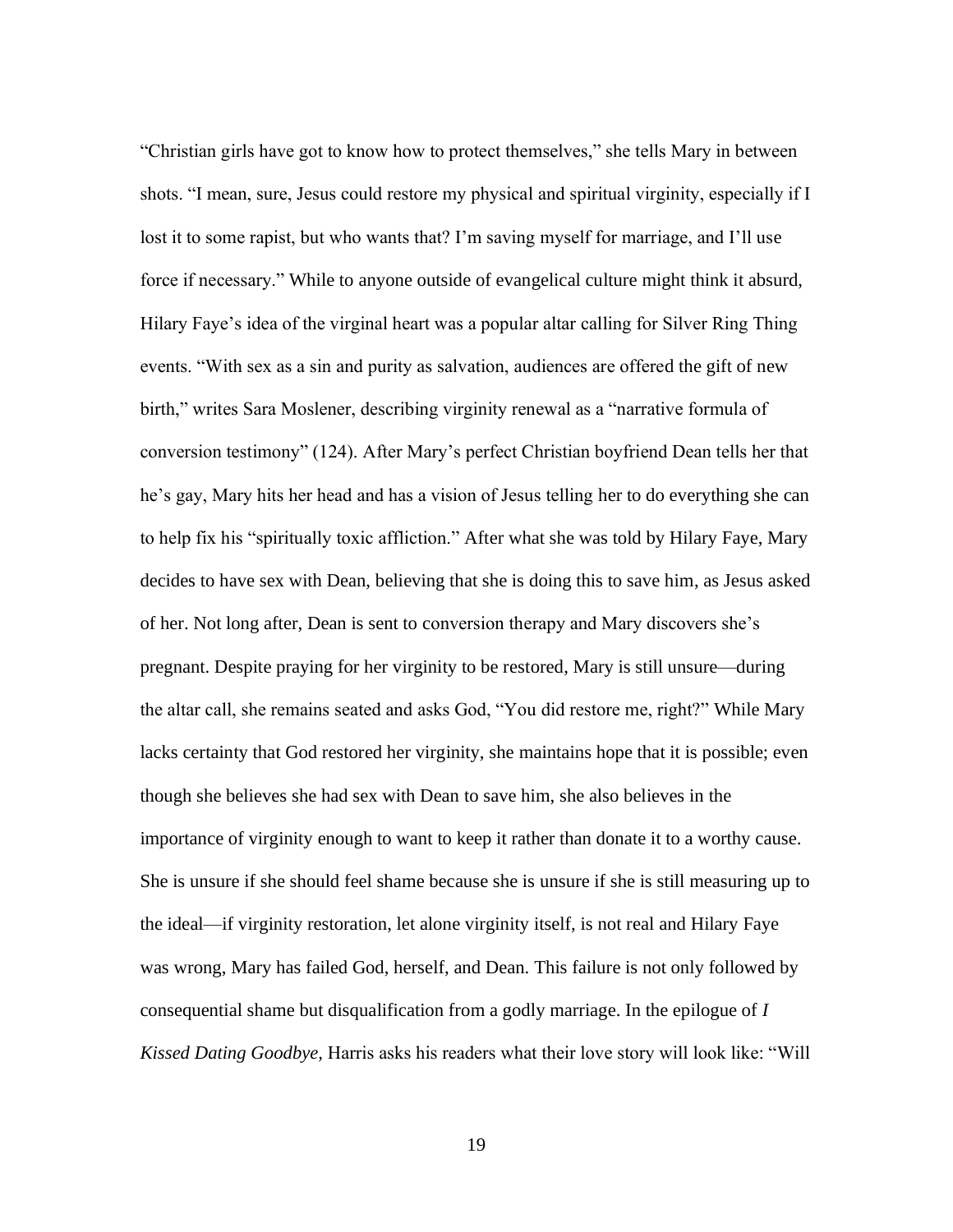it be a story of purity, faith, and selfless love? Or will it be a story of impatience, selfishness, and compromise?" (252). Once Mary discovers that she's pregnant, the option to keep her attempt to save Dean between them and God dissipates. Mary's pregnancy will be the evidence that she failed to "guard her heart," that she was impatient, selfish, and compromised.

During a comical scene in a sex education class that came about after "a threatening letter from the State Board of Education," students are simply told not to have sex by a clearly uncomfortable teacher. He tells them not to "get jiggy with it" until they are married and that sex is for populating the planet. On the projector screen is two naked bodies, male and female, without genitals or nipples, resembling Barbie dolls. Mary asks if there can ever be an exception to abstinence. "Is it possible Jesus might need us to do his will by not waiting?" she asks, met with laughter from her classmates and her teacher. Hilary Faye looks at Mary and says, in a warning tone, "Of course he wants us to wait," leaving Mary embarrassed and ashamed. Like the health teacher, Harris depicts any premarital sexual activity as "violating each other's purity" and filled with "the poison of self-love," insisting that "God's true love pretty much nullifies dating as we know it" (70). What complicates the script is that Mary believed that having sex with Dean was what God wanted—she did not do it for her own pleasure or needs, and was heartbroken that he was sent to Mercy House despite her efforts to do what she believed was God's will.

If Harris teaches in the style of parables, Dannelly teaches in the style of a morality play, setting the stage of a teen romantic comedy with archetypal characters.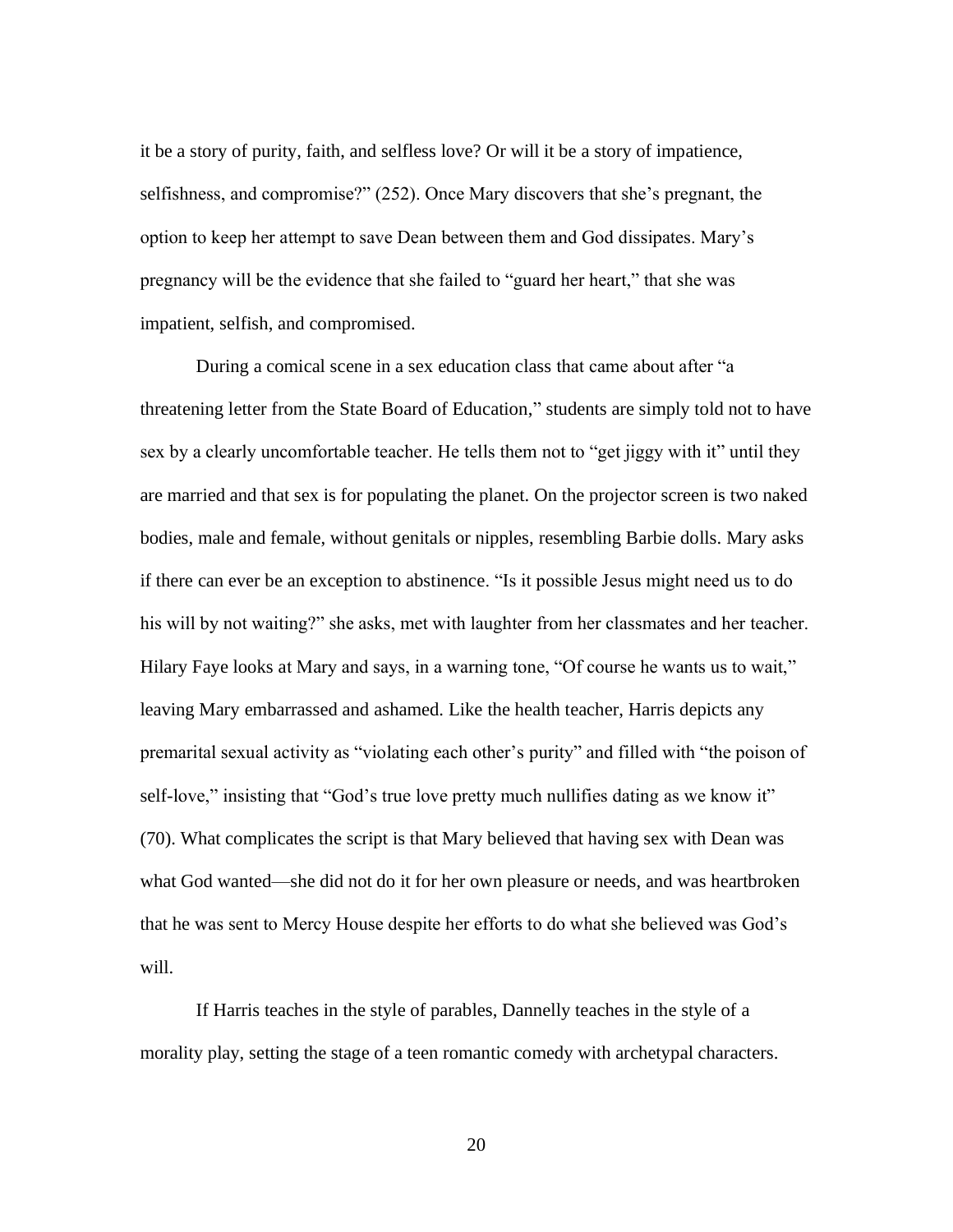Mary is the good Christian girl who wants to do what's right until she realizes something in her world is not right, but no one will answer her questions. After speaking up one too many times and befriending the school's outcasts—Cass, the only Jewish student; and Roland, Hilary Faye's disabled brother—she becomes the film's fallen hero. Hilary Faye, Christian school queen bee and lead singer of the Christian Jewels, is the cool, righteous girl, loved by all adults and feared by her peers. When she raises her hands in worship, her classmates mimic her movements almost exactly. She's even portrayed by Mandy Moore, who audiences at the time would know from her role as pastor's daughter Jamie Sullivan in *A Walk to Remember*, a film that was popular among Christian audiences for its overtly Christian love story. Hilary Faye is both the popular girl and the warden, deciding who gets to be in her clique and who gets kicked out based on their faith. Pastor Skip calls on her to be a "warrior out there on the front lines for Jesus," asking her to paint a statue of a white Jesus to stand in front of the school as well as perform an exorcism on Mary. She is adored by adults because she does the work of keeping her classmates in line by any means necessary, all while maintaining her self-proclaimed kindness despite treating her wheelchair-bound brother Roland like a chore. She drives a wheelchair-accessible van when she "could have had a Lexus," prompting her friends to admire her selflessness, a trait Harris claimed that the flirtatious Bethany lacked in his book.

By the 2000s, evangelicals had created a pop culture empire of Christian music, movies, books, and literature. Often mirroring the sounds and aesthetics of secular pop culture, parents and youth pastors presented to teenagers faith-based alternatives to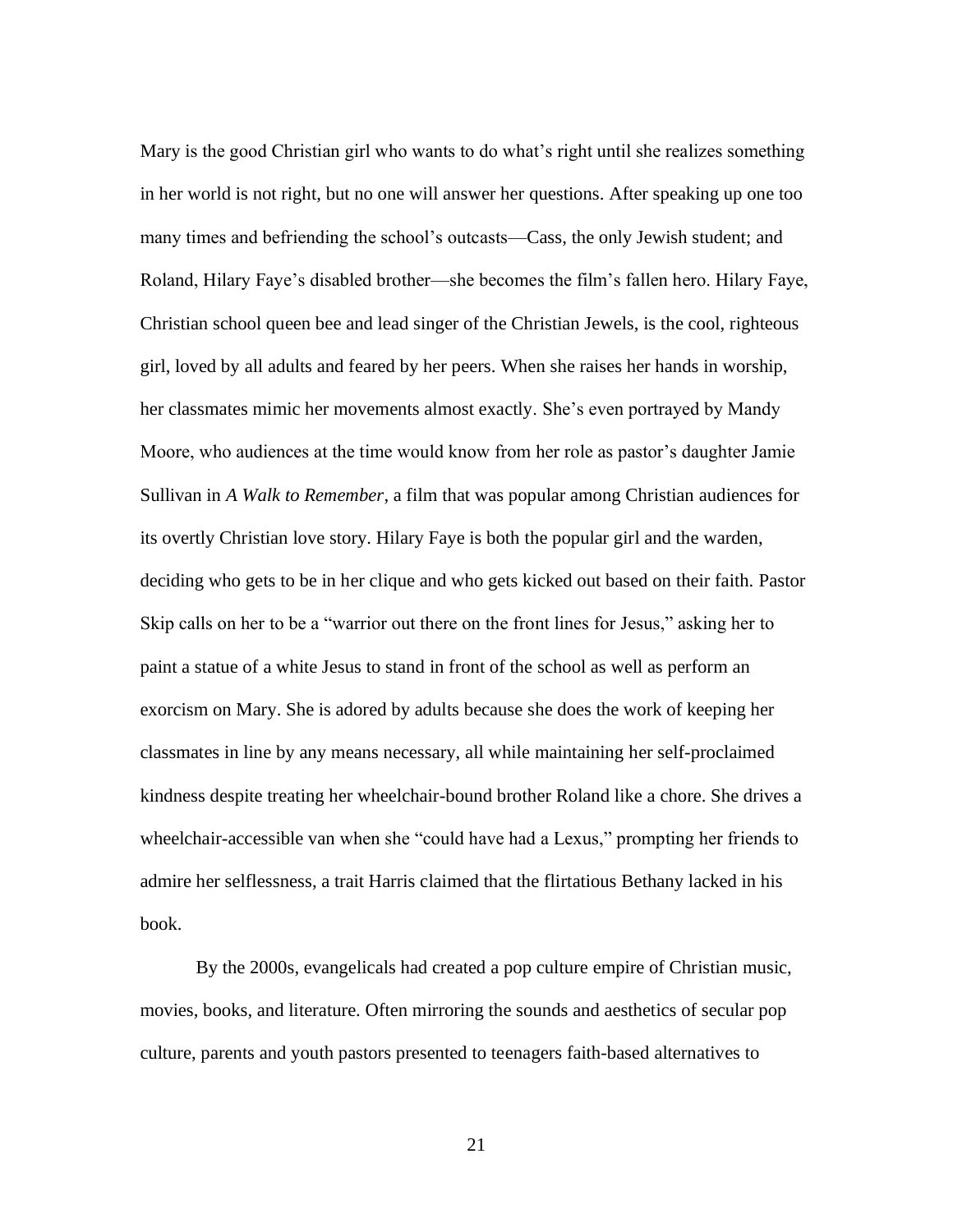popular media to make Christianity seem cool. Where the secular world had *Seventeen* magazine, the Christian world had Focus on the Family's *Brio* magazine. For every popular secular band, there was a Christian equivalent. Instead of A\*Teens, there was Jump5; Jennifer Knapp was the Christian version of the Indigo Girls. Hilary Faye calls a fictitious Christian rock band on the radio "totally God-centric *and* gorgeous," and even later books them to perform at the prom. She's the conductor of the Christian pop culture current by being both the girl who has "a spiritual solution for every problem," as Mary describes her, while knowing all the latest trends and Christian bands. Following the mean girl trope, she provides the moments of contention and embarrassment for others, but her method is enforcing the rules for a holy cause rather than making fun of others. During a prayer circle at her house, she outs Dean to everyone under the guise of praying for his sins. After Mary is kicked out of the Christian Jewels, Hilary Faye kidnaps and tries to exorcise her, and ends her arc of the film with the Christian version of the "mean girl hissy fit at prom" trope, but not quite. When Pastor Skip is the one to escort her out of the prom, she is overcome with rage, yelling, "I was just doing this because Jesus told me to, He did!" While driving her van into the giant white Jesus statue she painted herself, she vents her frustrations—"Save the heathens, Hilary Faye, be a warrior, Hilary Faye, sacrifice everything, Hilary Faye!" she yells. She has done everything right, so why is she losing? Where is the validation that should come with following the rules and being a warrior? By driving straight into the white Jesus that she created, commissioned by her Christian school, she destroys the very totem she put in front of herself at the behest of her pastor and her peers. Hilary Faye is right; she did everything according to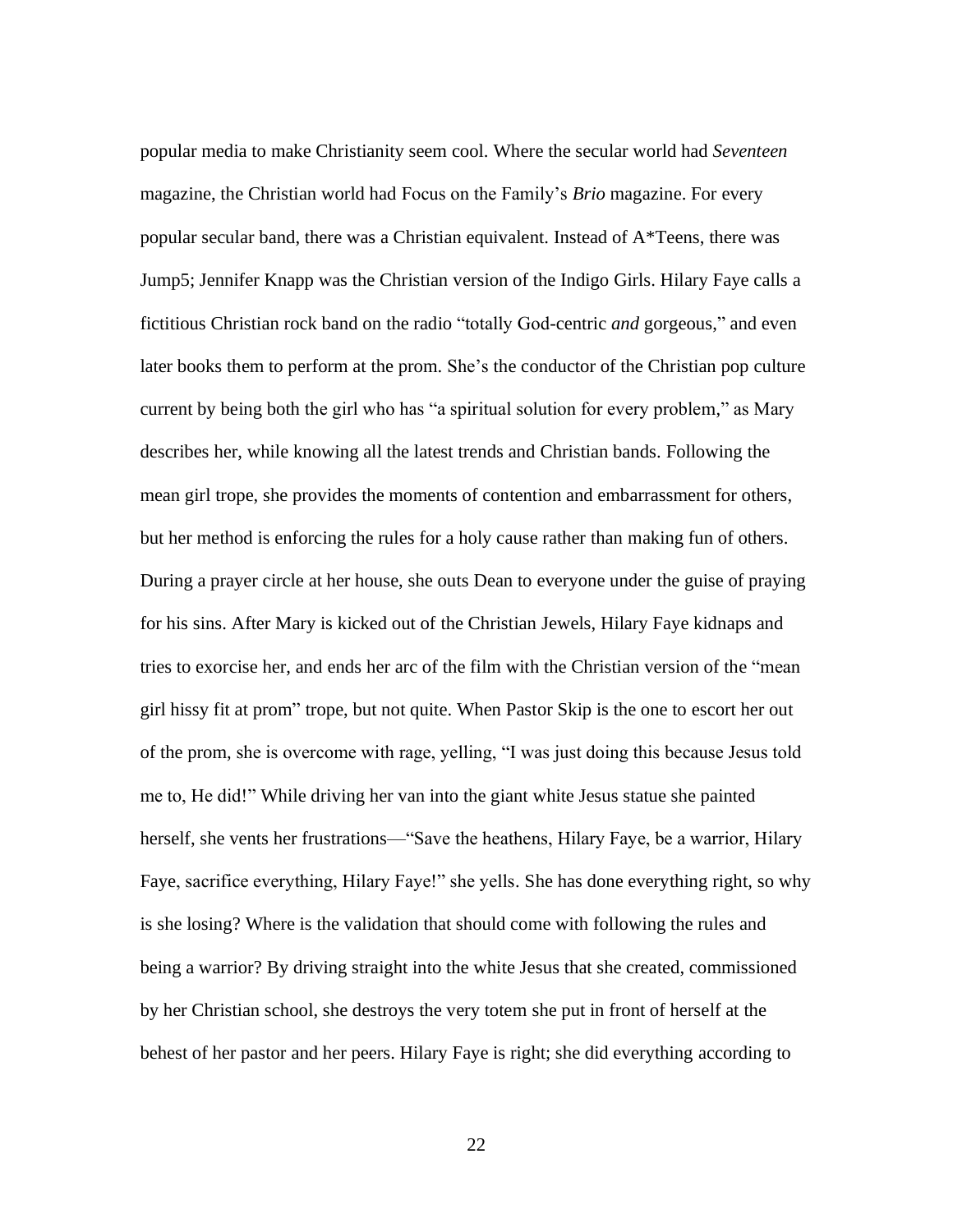the script. When she looks at Roland and asks, in complete earnest, "Do you think Jesus still loves me?" it becomes apparent that her outburst—one of several in the film—is not because she has "lost," but because she is at a loss for understanding. This final act of aggression becomes one against herself and Jesus, who up until this point, is the reason for all her actions. Like Mary, Hilary Faye truly believed she was just doing God's will.

Mary and Hilary Faye are both just trying to do the right thing from opposite sides of the battle. In an act of aggressive desperation, Hilary Faye kidnaps Mary on Halloween to perform an exorcism on her. Earlier that day, Pastor Skip had asked Hilary Faye to do something about Mary, telling her that he needs her "to be a warrior out there on the front lines for Jesus," and that he "needs someone who's spiritually armed to help guide her back to her faith," prompting Hilary Faye and the Christian Jewels to grab Mary, hold her down in the van, and try to exorcise her as an act of love. When she escapes, Mary tells her that she doesn't know the first thing about love, and turns to walk away only to be hit in the back by Hilary Faye's Bible as she yells, "I am *filled* with Christ's love! You are just jealous of my success in the Lord!" Mary picks up the Bible off the ground and hands it back to her, saying, "*this* is not a weapon, you idiot." While Mary is the victim of Hilary Faye and her friends, Hilary Faye is, herself, used as a weapon by their pastor. Because the mean girl in teen movies usually has low self-esteem as the cause of her bullying, *Saved!* presents a bully whose desire for control is not manifested solely in humiliating others but pleasing the adults who act as moral authority figures, being admired by her peers, and doing what she thinks God wants her to do.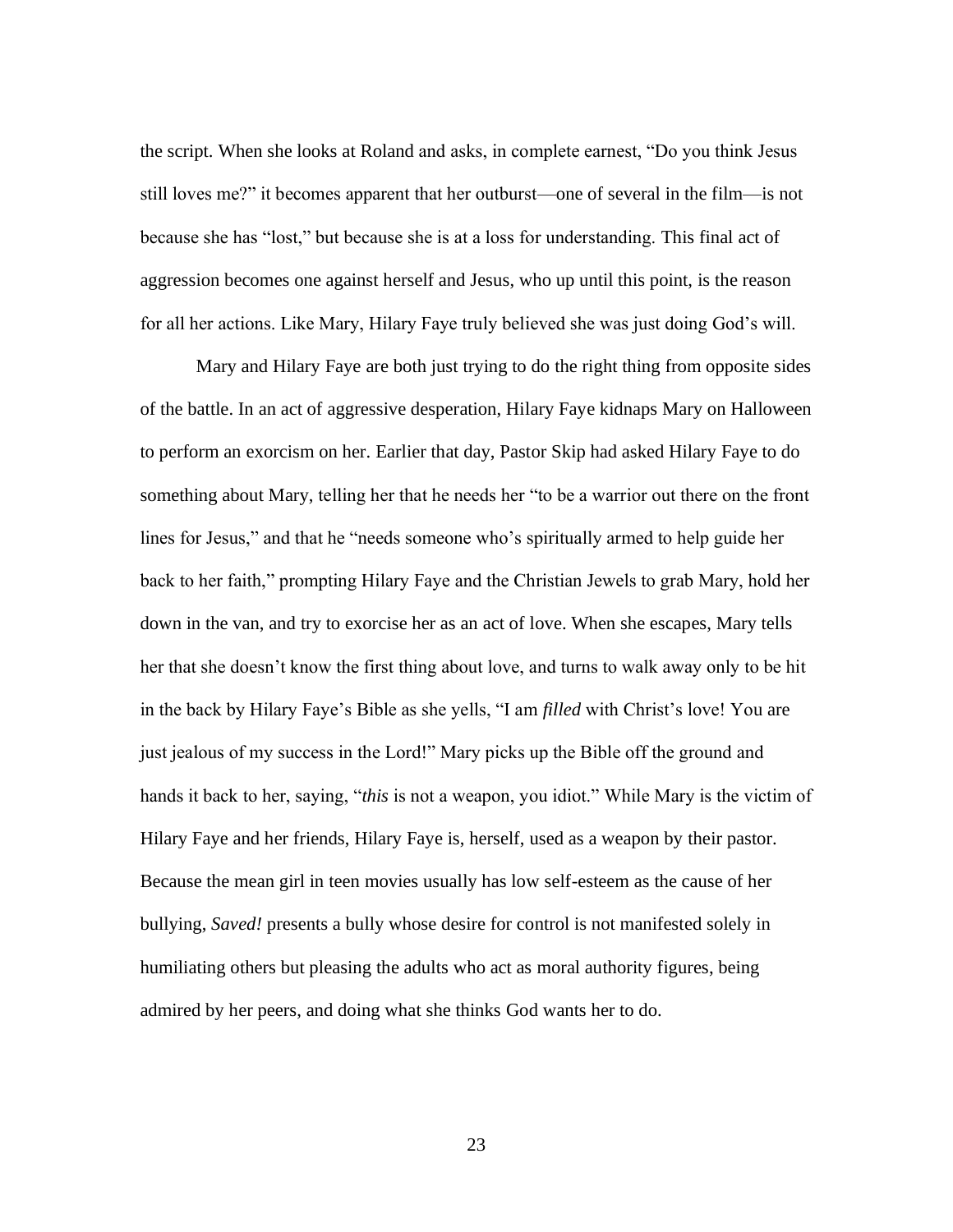What Mary and Hilary Faye both experience is the revelation that doing everything right might not be possible. When Hilary Faye believes that Cass and Mary need to be removed from their Christian school, she frames them for vandalizing the campus; the stunt follows the structure of a mean girl story arc, but Hilary Faye does believe that she is being a warrior, fighting to maintain order in her world. When the adults in her life, particularly Pastor Skip, encourage her to extremism and treat it like wisdom, she only gets more extreme. She is doing everything to maintain approval and, in turn, her place in the community. Because she is supposed to be the warrior on the front lines, she cannot afford to fail. Mary's failure also comes at the cost of doing what she believes is God's will, yet her failure removes her from her place in the community. Her refusal to let Hilary Faye exorcise her confirms her excommunication. For both, the consequence of straying from the script is their comfortable place in their community. Heather Hendershot explains why young people fight to keep that place:

Given the torturous isolation and feelings of helplessness and despair that many teenagers endure, it is not difficult to see why an ordered belief system and a community of fellow believers would be appealing. The evangelical belief system, which to outsiders may seem to be all rules and prohibition, offers structure, stability, and community to youth. (102-3)

In both *Saved!* and *I Kissed Dating Goodbye*, families are seen as the primary source of spiritual connection. Roland only admits to Cass that he's not a Christian, and Harris instructs young men to get permission from the father and mother before courting a girl, assuming she has a Christian family or even a decent relationship with her parents. This further solidifies teenagers' will to be part of this community—if they aren't, where else can they go?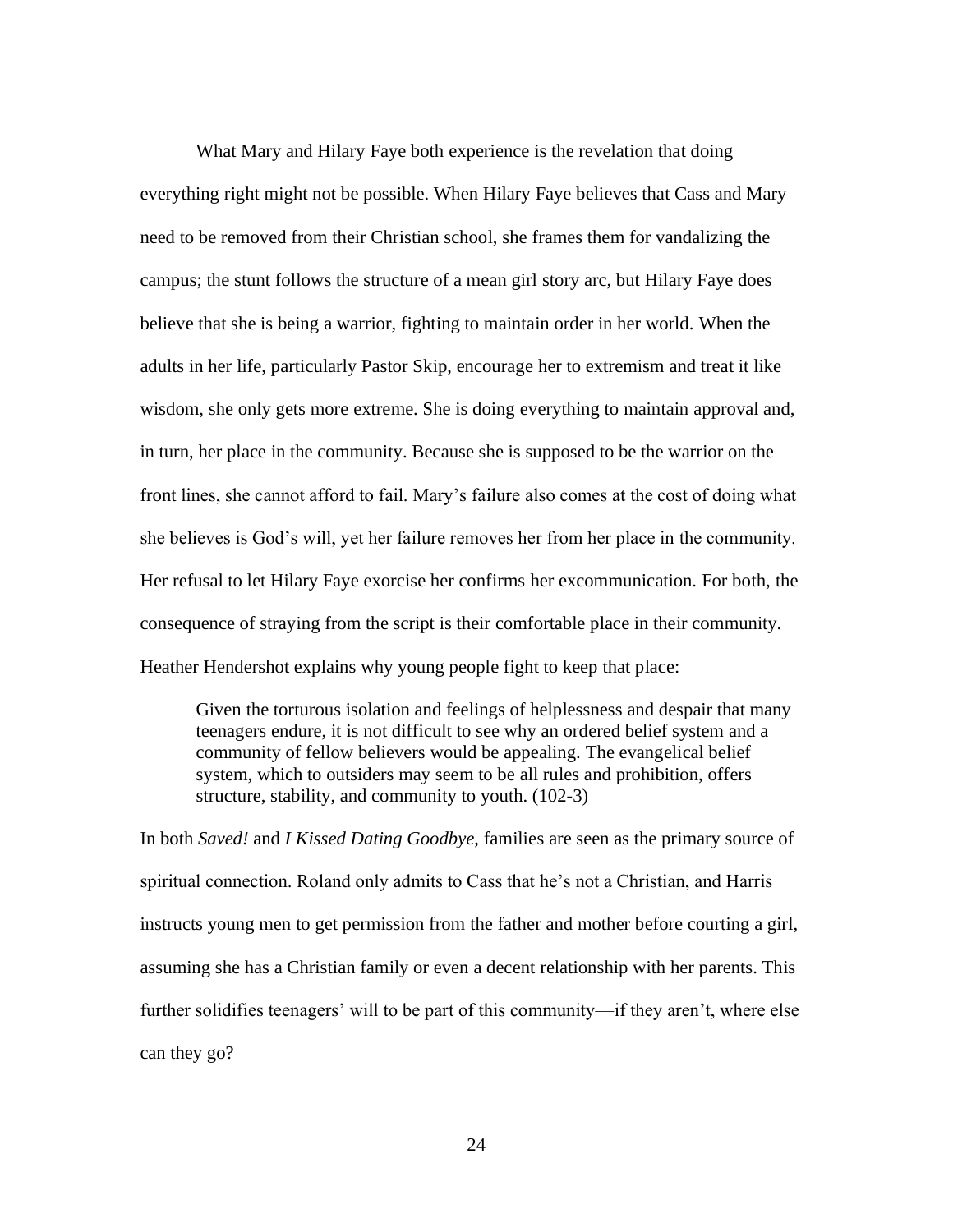The prom scene gathers those who are not supposed to be there. Mary, nine months pregnant, sees that Dean and the kids from Mercy House, including his roommate-turned-boyfriend, broke out to go to the prom. As Pastor Skip asks them to leave, Dean says, "We've been kicked out of our homes and our schools, and now we're going to be kicked out of Mercy House. There's nowhere left for us to go." Even as Pastor Skip quietly warns them about there being "no room for moral ambiguity" and that "the Bible is very clear about this," they refuse to leave. While looking him in the eye, Dean declares: "I know in my heart that Jesus still loves me." Rather than choosing Christianity or his sexuality, Dean rejects that he has to decide; he insists that whether or not people can deal with it, he is still here, refusing to be turned away. He is still here because he knows that Jesus still loves him. In this, *Saved!* is a film ahead of its time by offering a way to make space for those pushed out—the LGBTQ+ individuals, the pregnant teenagers, the disabled, the heathens—and make room for them at the table. In other words, the film refuses to consider fundamentalism and rejecting the faith entirely as the only options for those who fail.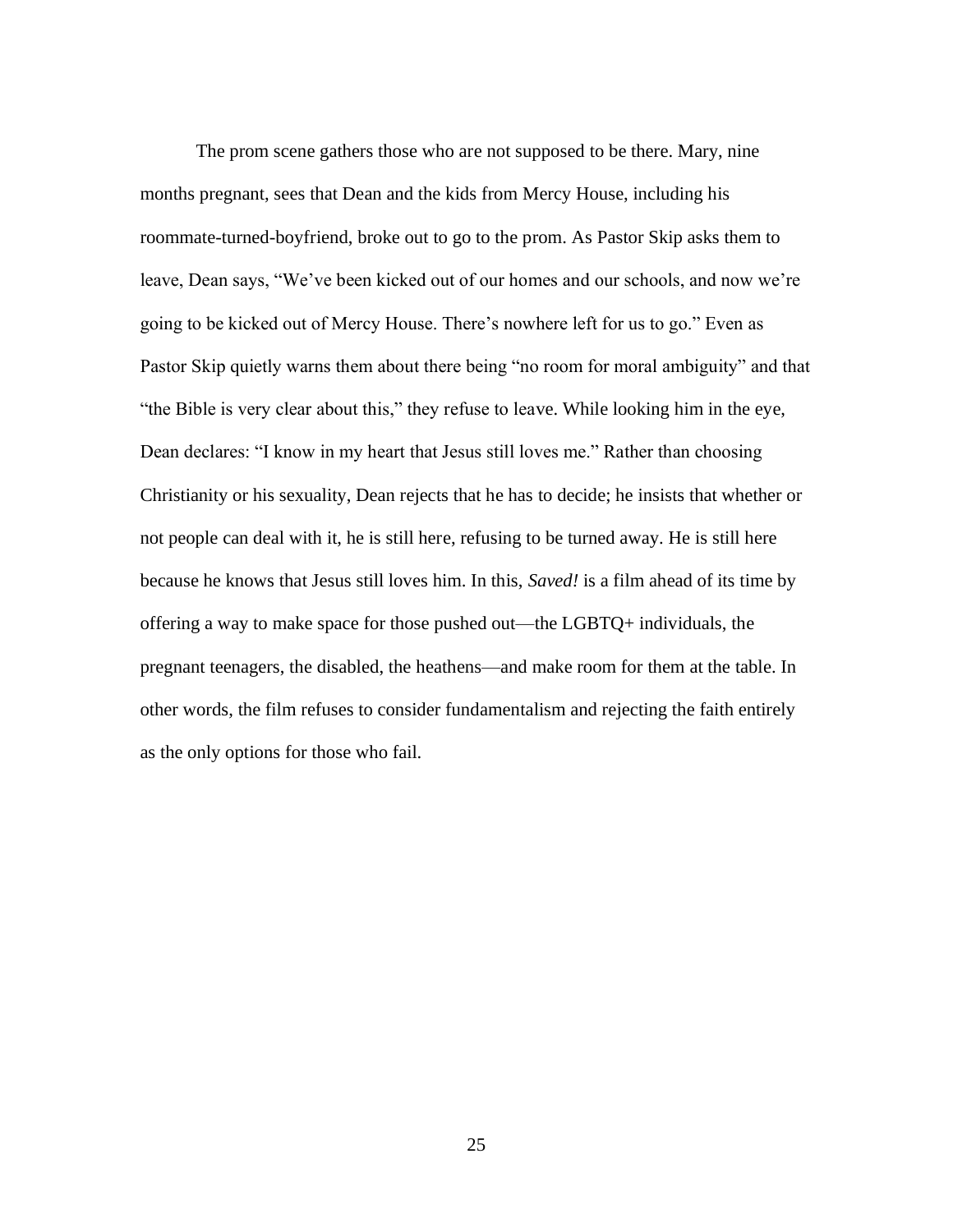#### **IV. What About Us? The Rejects, Failures, and #ChurchToo Movement**

The purity movement, on the other hand, often does not acknowledge the alternatives—Harris never considers that a Christian can stay a Christian without following the courtship model of marriage, True Love Waits incorporates every relationship a person could have to their purity pledge—muddying the waters for Christians who have already failed in purity or Christians who are unsure that courtship is the ideal. In Chapter 15: Principled Romance, Harris introduces the model of courtship, a replacement for dating that results in marriage. The parable of courtship stars Jason and Shelly, two friends who become engaged without dating. The two met in a college Bible study. Jason observes Shelly without asking her out and discovers that she is the ideal Christian girl. Shelly is "quiet," always serving at church in the nursery, and "in the college group, many girls sought out Shelly for advice" (223). Jason is Shelly's perfect Christian guy, and she is "impressed with his authentic relationship with God" and she "liked the fact that they could relate to each other as brother and sister" (223). But where do they go from there, if dating is problematic? While Harris states that "the Bible doesn't provide a one-size-fits-all program for moving from friendship to marriage," he gives one anyway. While he is correct—the Bible does not give a model for moving from friendship to marriage—the Bible also does not depict friendship between the opposite sex leading to marriage, either. Harris equates dating relationships that do not result in marriage to wrecking a car, stating that "you would be responsible for the life of the person strapped in the seat next to you" as though the relationship can only end in damage (225). This is stage one of courtship: be responsible and do not wreck the car.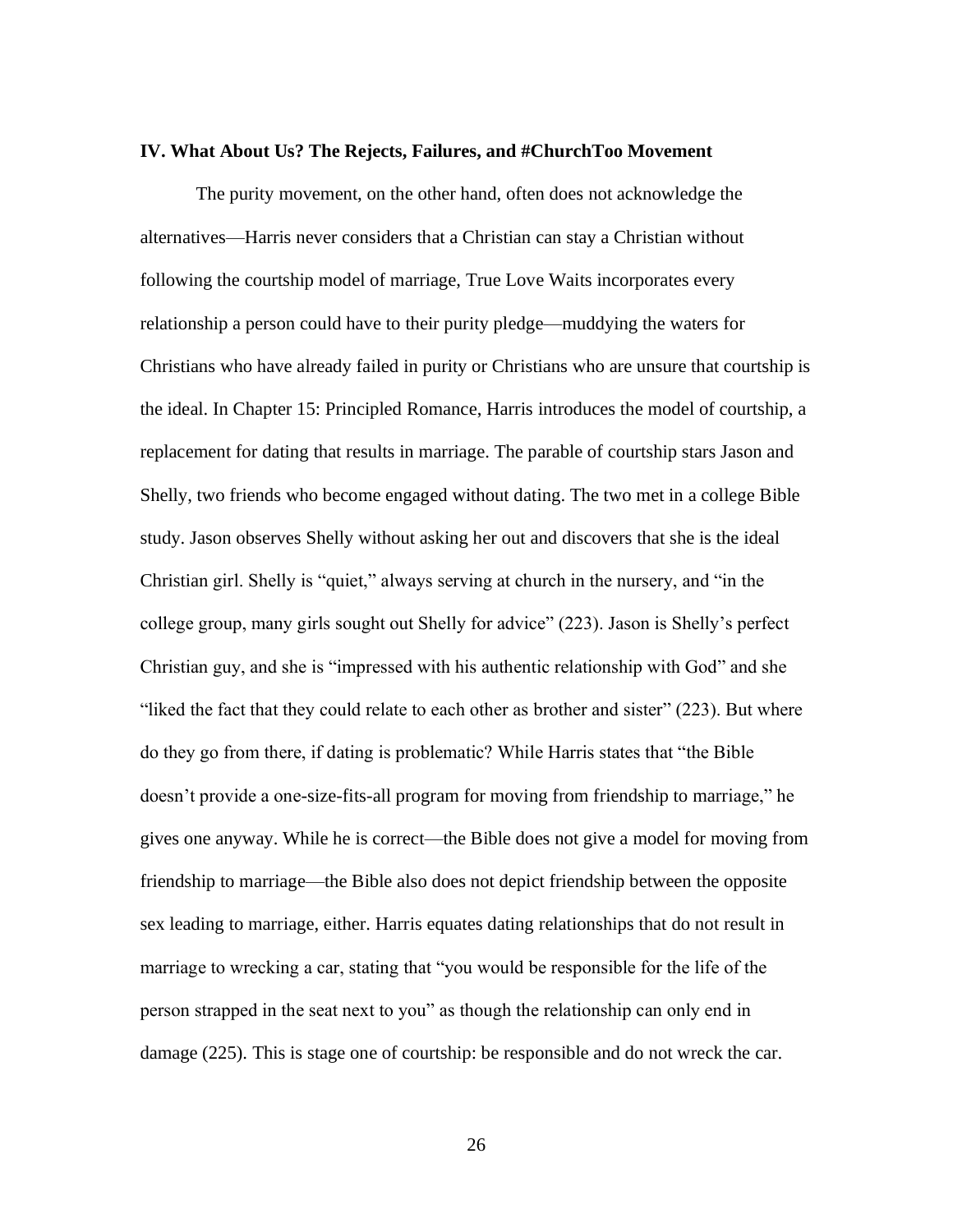Shelly and Jason become friends, entering stage two: forming a deeper friendship, but without emotions. "Remember, as soon as we unleash our emotions in romantic love, our objectivity begins to fade," Harris warns his readers (229). Stage three is to "watch, wait, and pray," a rule that is followed by a montage of Shelly and Jason talking to their parents and writing letters to family members seeking advice. Stage three ends in defining the relationship, or pursuing marriage. This is followed by the man asking the woman's parents for permission to marry her—"A young man ought to show respect for the person responsible for the girl" (237). This models a patriarchal standard of belonging; the girl is not instructed to seek permission from the man's parents to marry him, and the girl is presumably old enough to marry yet not old enough to not be called "the girl" and not to be considered responsible for herself. Once permission is granted, "you have no reason to delay getting engaged and planning your wedding" (242). This model of courtship became the new standard for purity, calling for people to truly eliminate dating and marry based on friendship, group dates, and conversations with parents. Courtship promises the "undefiled, passionate sexual relationship in marriage" that the purity movement promised, and young people bought into it. They signed the pledges, they wore silver rings on their left hands, they waited, and they told others to wait, too.

For some, the promise was fulfilled. There are numerous positive reviews of the book on Goodreads and Amazon to this day, even having a 77% 5-star rating on Amazon. One anonymous reviewer writes, "This book is worth a read if you struggle with selfishness, vanity, and worldliness." Several evangelical Christians still recommend the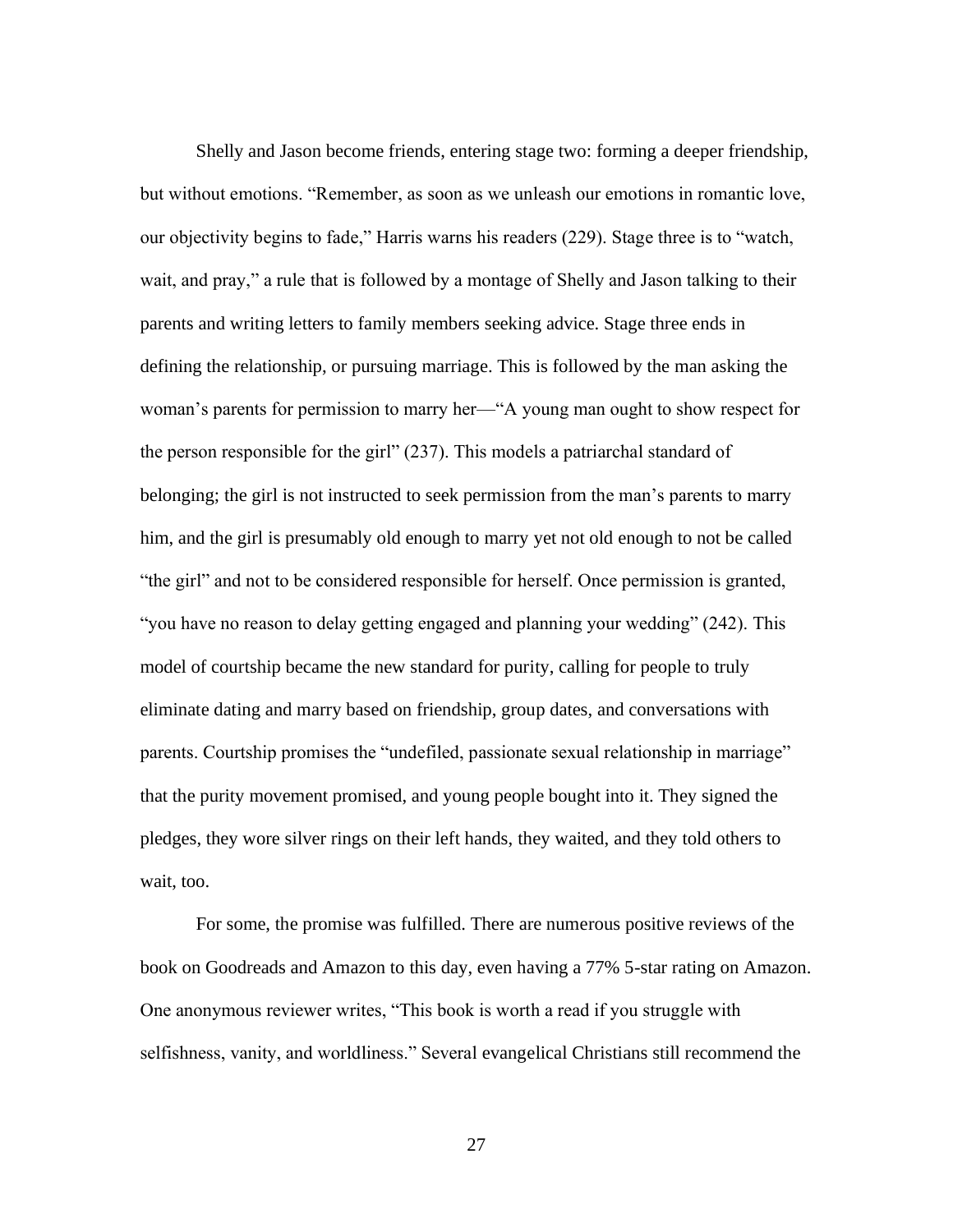book as an alternative to hookup culture for teenagers. Not everyone can say the same. In a round table discussion posted by The Toast between women who read the book as teenagers, an anonymous woman who goes by Sarah says:

*IKDG* is revealing a method that cedes self-autonomy for what God and your parents want…it makes me angry at how dating or relationships without marriage as a pre-determined point, let alone sex or any kind of physical affection, were robbed of any joy for me. It's like a low level noise of distrust and anxiety that some would probably call the conviction of the Holy Spirit. I once called it that, but no more.

Sarah is one of many who grew to distrust her body and desires by following these teachings, and though not all, most that share similar stories are women. Because the fear of failure was taught to girls differently than boys, shame manifests differently for women raised in purity culture. Elizabeth Esther posted to Twitter that the book was "used against [her] like a weapon." Like Dr. Sellers' graduate student suffering from vaginismus, some shame stories have painful consequences. In 2018, a story in *The New Yorker* called "Silence is Not Spiritual: The Evangelical #MeToo Movement" highlighted a social media movement known as #ChurchToo, a protest movement to call attention to sexual abuse in the evangelical church. The movement gained traction when abuse survivors began to publicly tell their stories of the church refusing to help them in the name of evangelical values like wives' duty to "submit" to their husbands and women having a responsibility to manage men's behavior:

In April [2018], the movement erupted in the Southern Baptist church, when eighteen-year-old recordings emerged of Paige Patterson, the president of the Southwestern Baptist Theological Seminary, counselling an abuse victim. Patterson told her to submit to her husband, and to pray for him at night. "Get ready, because he might get a little more violent," he said. (cite)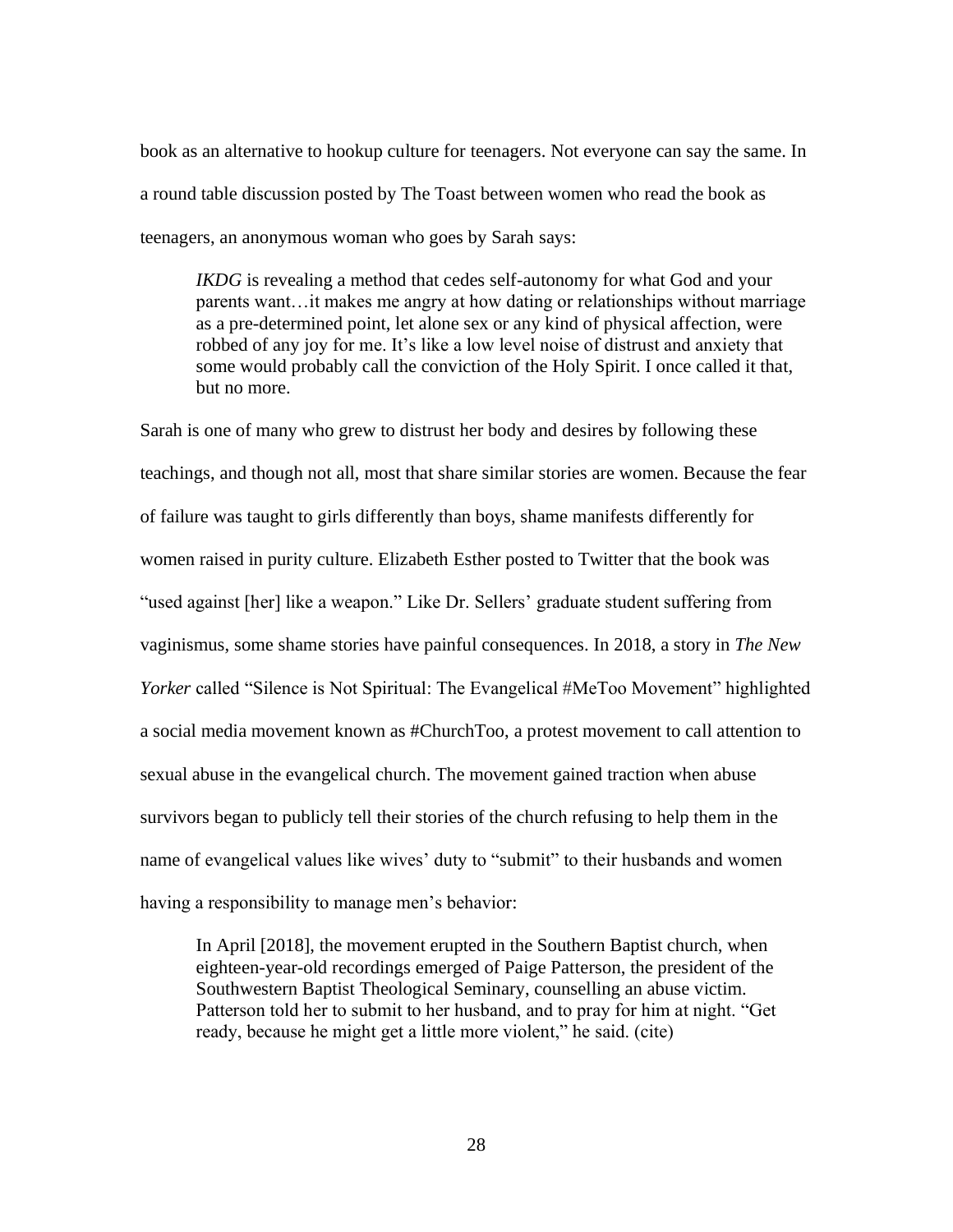Stories began pouring out—everything from marital abuse to sexual abuse within the church spread with the hashtag. The anonymous woman was given advice many others were given, because the purity movement was not limited to instructing unmarried Christians how to stay pure for their future spouse. The false promise of the perfect, loving, sexually gratifying spouse instills a new fear for the victim—a fear that somewhere along the way, they messed up and God must be punishing them. A fear that somehow, they deserved this.

Though movements like #ChurchToo and authors like Linda Kay Klein, Jamie Lee Finch, and Nadia Bolz-Weber bringing the conversation around sexual shame within evangelical culture to the surface, a name has been given to the familiar face of abstinence—when people claim it as "purity culture," the power in naming allows a space for criticism. But is this movement in the past? Has the evangelical church moved beyond the patriarchal structure of the shame-based purity movement? Has Joshua Harris? In 2018, Harris began responding to his critics on Twitter. To some, he apologized and would later reach out to them when making a documentary called *I Survived I Kissed Dating Goodbye*. In the documentary, Harris admits that he feels differently about his book now than when he wrote it and had no idea how much its influence would hurt people. He even spoke with Elizabeth Esther in the documentary after their public exchange on Twitter where she told him that his book was "used like a weapon" against her and others. The documentary focused on Harris as he reconsidered the work and less on the survivors of the purity movement, despite the title's suggestion to the contrary.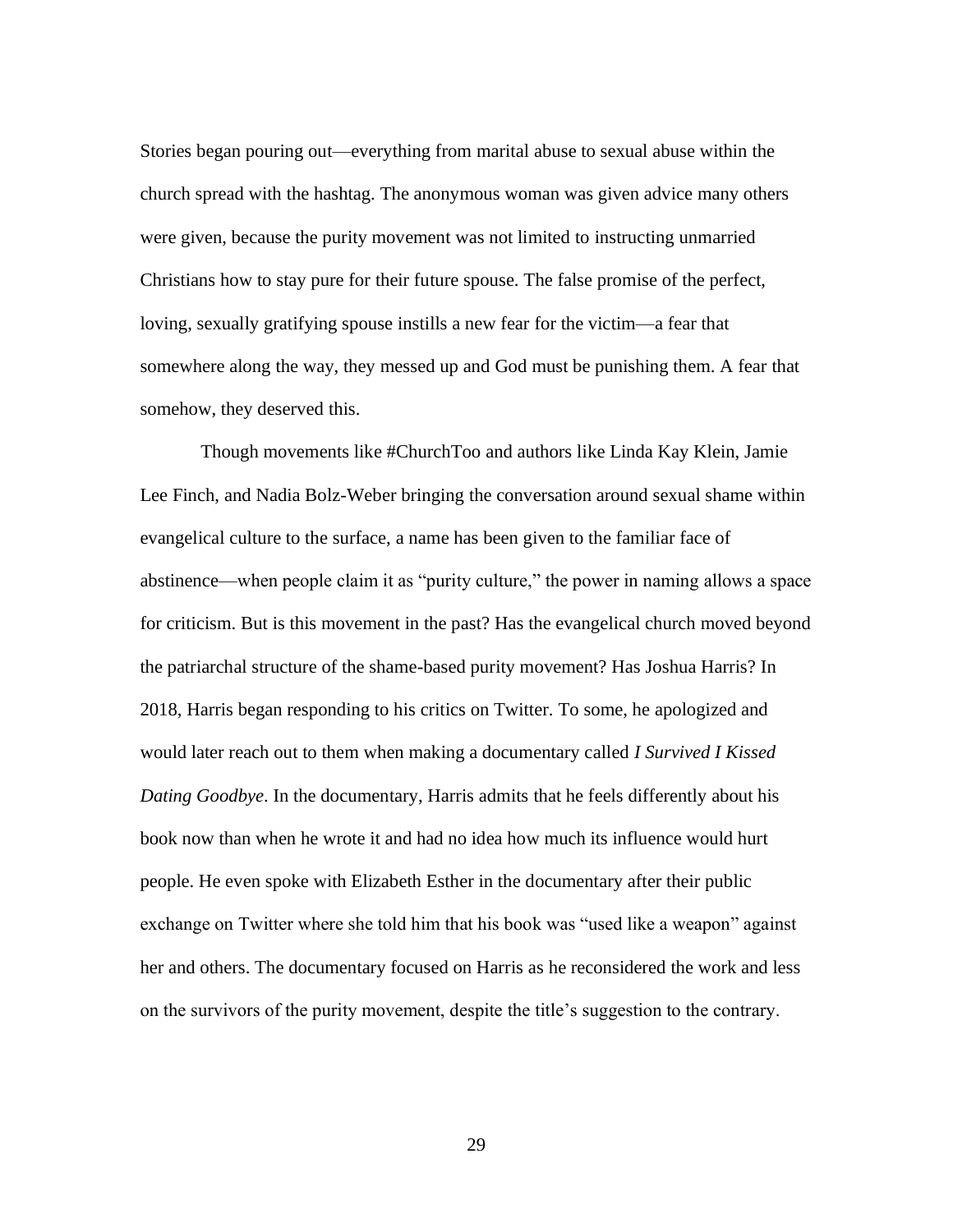Esther herself regretted her participation in the documentary, sharing to her Twitter followers in a thread:

My takeaway is that nothing has changed for Josh Harris. He still believes the same things. He just doesn't like how he said it in a book he wrote. He's sorry he hurt people. But not enough to do the actual hard work of making amends. Instead, he made a movie centering…himself…The entire angle of the documentary seems to be: "I had good intentions. I need you to know how good my intentions were!" As if that heals the wounds. As if all we really needed in order to heal from purity culture was to \*understand\* HIM better (@elizabethesther).

In the summer of 2019, Joshua Harris announced that he was no longer a Christian. He is getting a divorce from his wife, whom he wrote a successful courtship book about following *I Kissed Dating Goodbye* called *Boy Meets Girl: Say Hello to Courtship.* In an Instagram caption, Harris stated that he experienced "a massive shift" in his faith, and that "by all the measurements that I have for defining a Christian, I am not a Christian" (@harrisjosh). But there is not any certainty what this means for those shamed by the purity movement, as Esther states, "as if that heals the wounds." It does, however, beg the question—if the man who became one of the many faces of the purity movement comes to denounce it over two decades later, ceasing publication of his books and no longer calling himself a Christian, is there a way to rhetorically engage with the purity movement in a way that cares for those hurt and appeases its most ardent supporters? When confronting Pastor Skip at the prom, Mary says that "it's just all too much to live up to; no one fits in 100% of the time, not even you." This sentiment is echoed by Esther, as well as many others, who eventually had to examine the shame ingrained in them by purity culture and teachers like Harris. It's just all too much to live up to.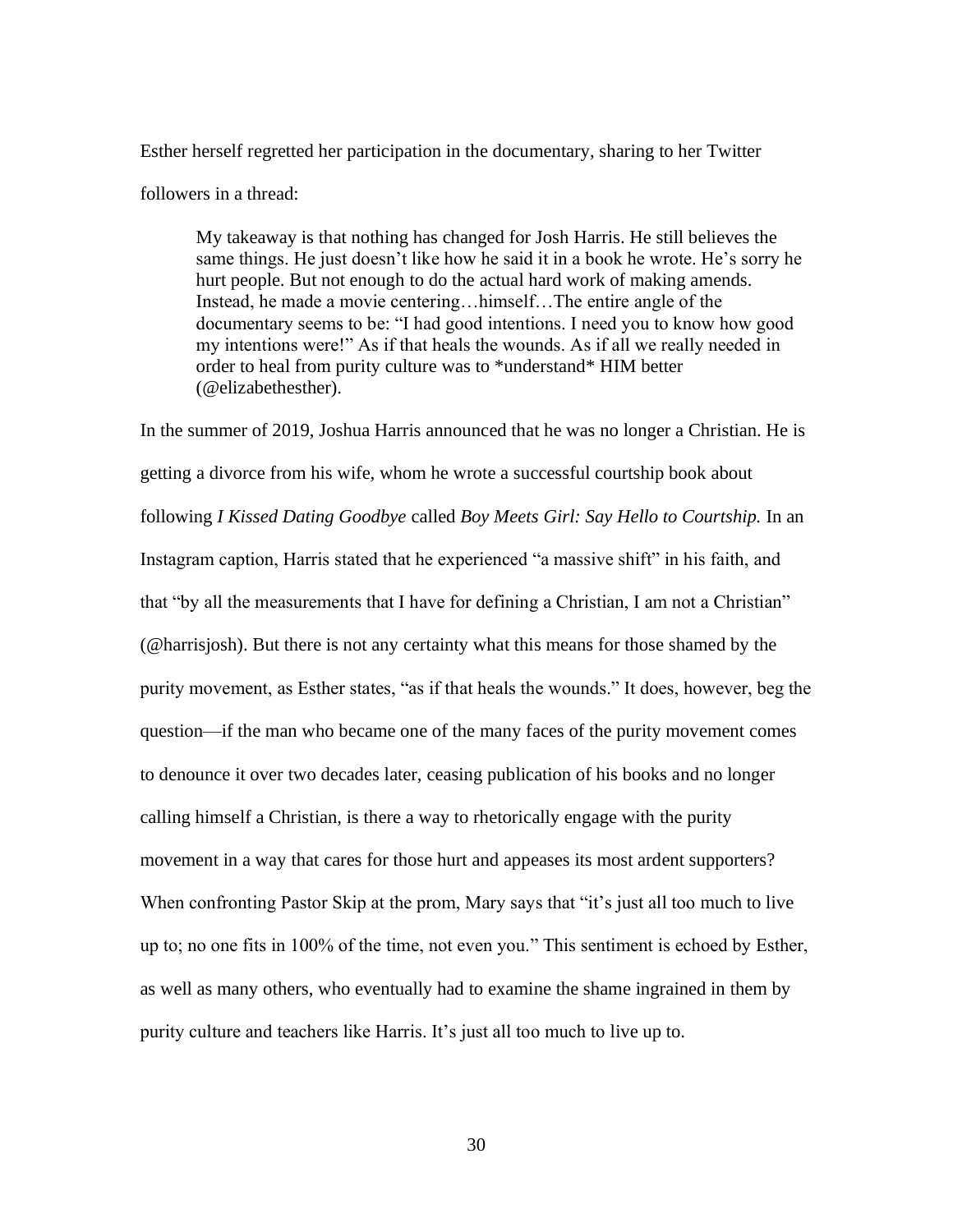Perhaps the most effective tactic of the purity movement was its infectious zeal for the young people participating in it; for teenagers who crave structure and approval, wearing the silver ring and kissing dating goodbye granted them just that. Hilary Faye got to be the pastor's favorite as long as she brought Mary back to the faith, by any means necessary. Those who devoured Harris's words and followed them like the Bible were given the structure they craved. Because of the validation it provided teenagers who wanted control, it propelled their enthusiasm for the lifestyle of purity enough to mobilize their efforts to spread the purity gospel to their peers. They can sign their pledges with pride, believing that they are pleasing God by fighting in the purity battle, being warriors on the front lines for Jesus. For others, a sort of purity peer pressure moved their pens across the pledge; surely their friends are right about this. Some grow up, get married, and stop thinking much of purity and waiting after exchanging their silver ring for a wedding band. Others are left with the nightmare of being joined at the altar by their mistakes with nothing but a fractured heart and used body to give.

Shame is, itself, the consequence of purity culture, but is it a lasting consequence? Is there a cure or a remedy? Ahmed states that "the difficulty of moving beyond shame is a sign of the power of the normative"—how does purity culture have such power, even over those who have left the church entirely? Because purity relies on one's standing with God and impurity is a direct insult to God, the power of the normative in purity culture is the power that it has to relate individual sexuality to the state of their soul, their place in their community, and the ownership, or lack thereof, of their body. In teaching that a lack of sexual purity affects one's place within their church community, a community that has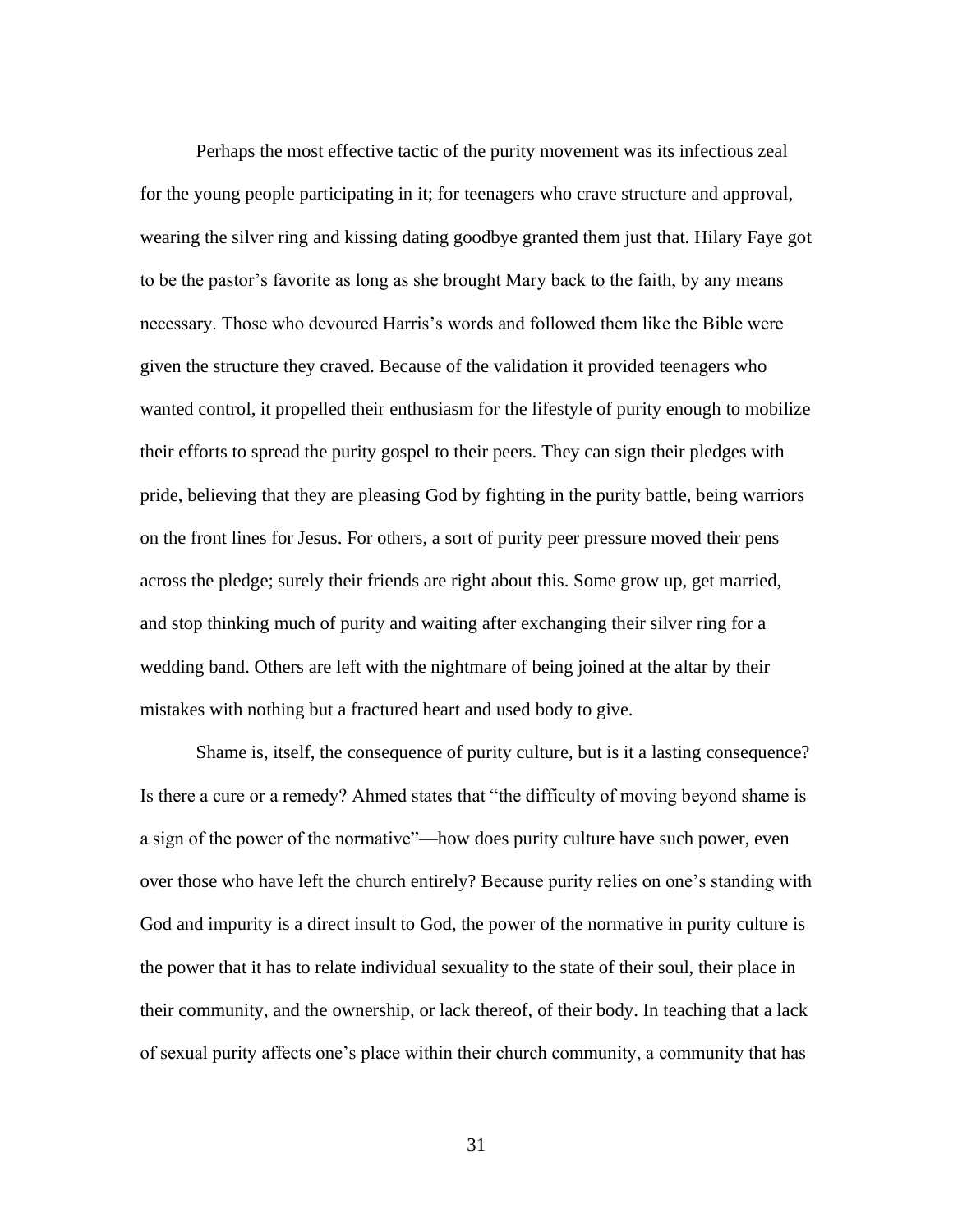always loved them and promised to care for them, the fear of failure is a fear of being kicked out of their home. Instilling this fear in teenagers, who rely on their communities more than ever, creates a movement of shame that is based on a threat of life or death: stay pure or fend for yourself. Keep your body pure, or no one will want it. Don't give your heart away, or you won't have it for your future spouse. If moving beyond shame is difficult because of the power of the normative, then the normative must lose its power. To move beyond sexual shame, purity must lose its power.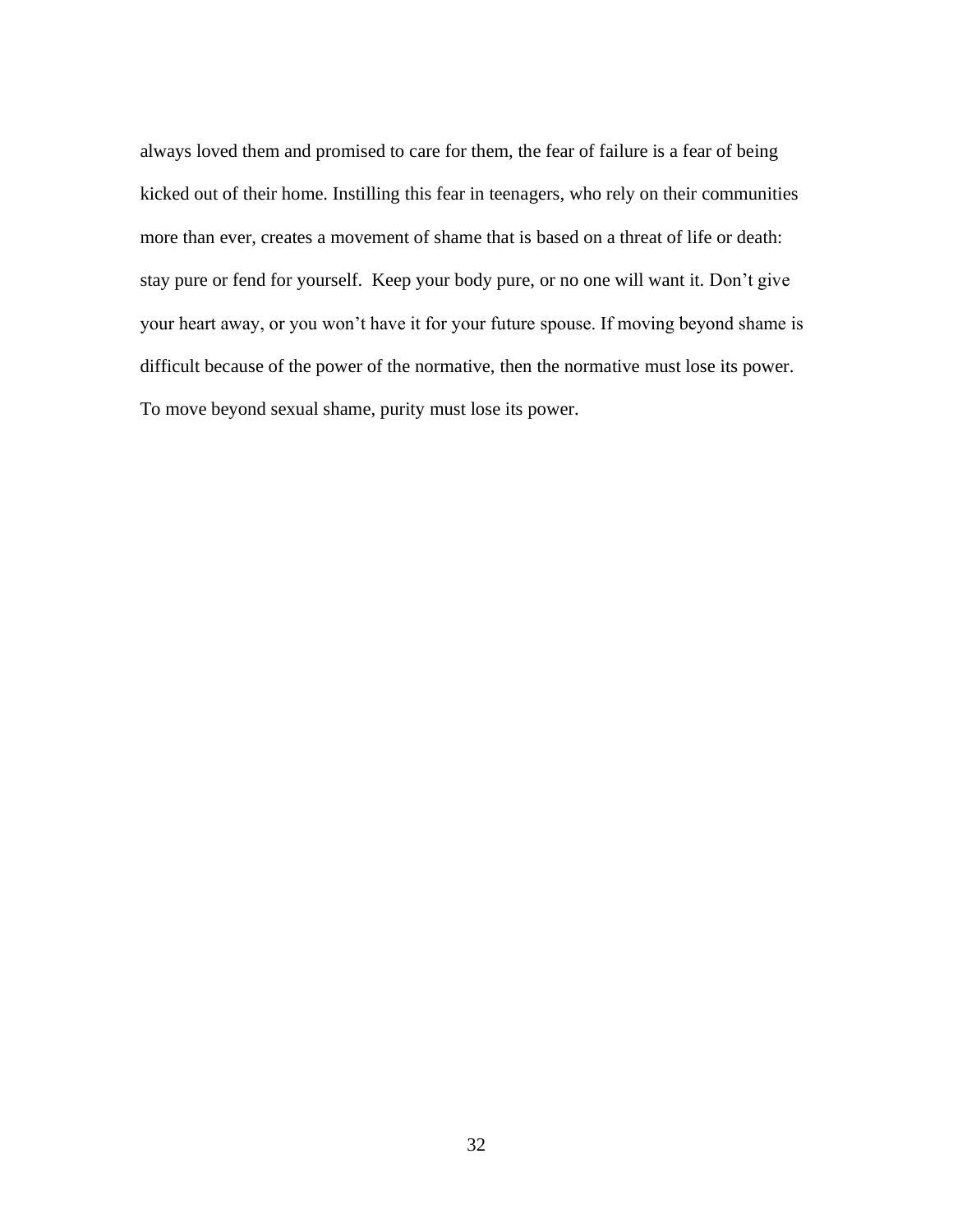#### **Works Cited**

Ahmed, Sara. *The Cultural Politics of Emotion*. Routledge, 2014.

Federici, Silvia. *Caliban and the Witch*. Autonomedia, 2014.

Harris, Joshua. *I Kissed Dating Goodbye*. Multnomah Books, 1997.

Moslener, Sara. *Virgin Nation: Sexual Purity and American Adolescence*. Oxford University Press, 2015.

Dannelly, Brian, director. *Saved!*United Artists, 2004.

Van Der Wyngaard, Jessica, director. *I Survived "I Kissed Dating Goodbye"*. *YouTube*,

DOCS Ology, 30 Aug. 2019, https://www.youtube.com/watch?v=ybYTkkQJw\_M.

Blackman, Kate, and Samantha Scotti. *State Policies on Sex Education in Schools*, http://www.ncsl.org/research/health/state-policies-on-sex-education-in-schools.aspx.

*The King James Bible: Christianitys Definitive Text*. Lucent Books, 2000.

- DeRogatis, Amy. *Saving Sex: Sexuality and Salvation in American Evangelicalism*. Oxford University Press, 2015.
- Evans, Rachel Held. *Inspired: Slaying Giants, Walking on Water, and Loving the Bible Again*. Nelson Incorporated, Thomas, 2018.
- Gardner, Christine J. *Making Chastity Sexy: The Rhetoric of Evangelical Abstinence Campaigns*. University of California Press, 2011.
- Grisworld, Eliza. "Silence Is Not Spiritual: The Evangelical #MeToo Movement." *The New Yorker*, 15 June 2018, https://www.newyorker.com/news/on-religion/silence-isnot-spiritual-the-evangelical-metoo-movement.

Harris, Joshua. *Boy Meets Girl: Say Hello to Courtship*. Multnomah Books, 2005.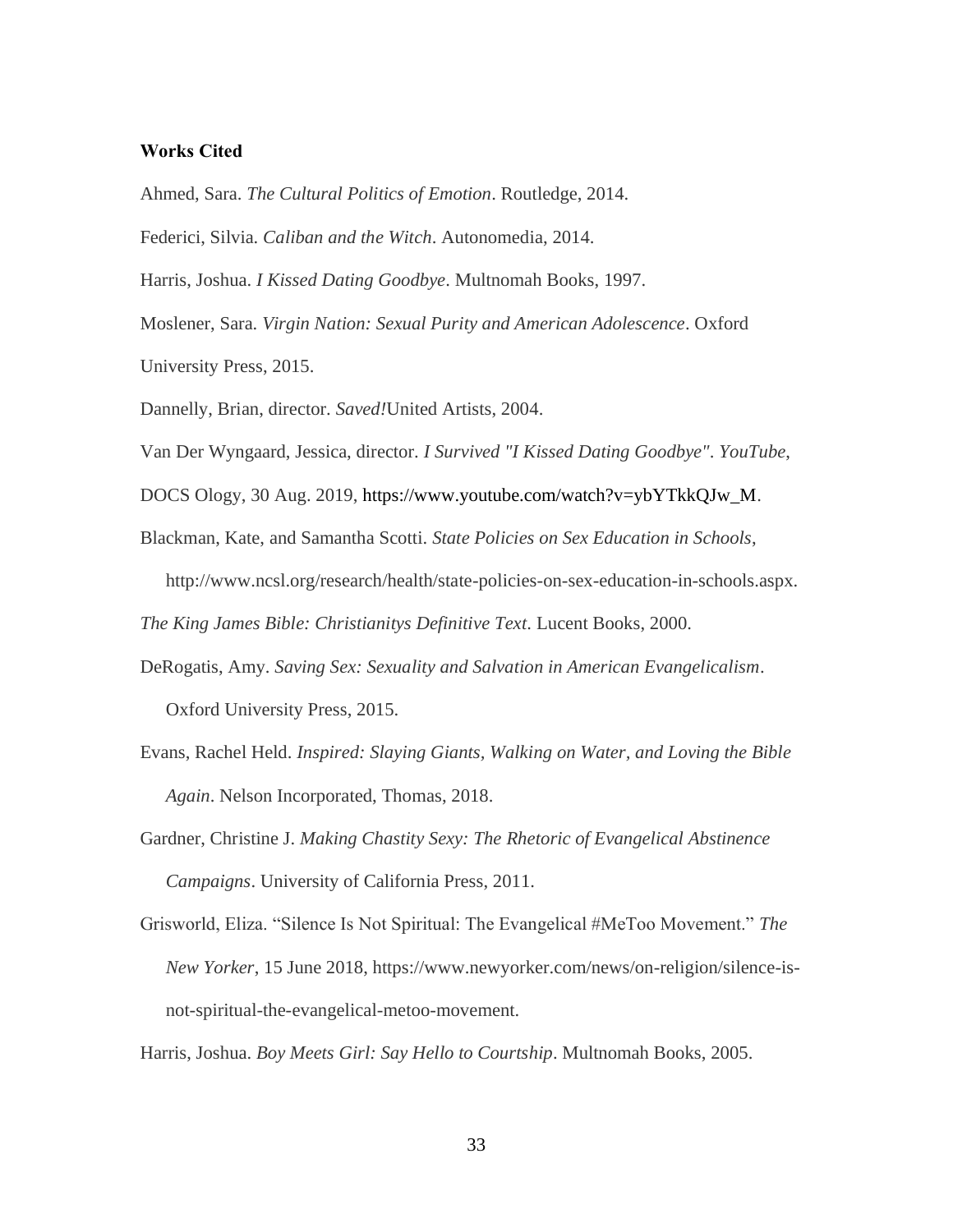Klein, Linda Kay. *Pure: Inside the Evangelical Movement That Shamed a Generation of Young Women and How I Broke Free*. Simon & Schuster, 2018.

Lockwood, Patricia. *Priestdaddy: A Memoir*. Riverhead Books, 2018.

- Hendershot, Heather. *Shaking the World for Jesus: Media and Conservative Evangelical Culture*. University of Chicago Press, 2010.
- Neal, Lynn S. *Romancing God: Evangelical Women and Inspirational Fiction*. University of North Carolina Press, 2006.
- Parenthood, Planned. "State of Sex Education in USA: Health Education in Schools." *Planned Parenthood*, https://www.plannedparenthood.org/learn/foreducators/whats-state-sex-education-us.
- Putney, Clifford. *Muscular Christianity: Manhood and Sports in Protestant America, 1880-1920*. Harvard University Press, 2003.

Talbot, Margaret. "Red Sex, Blue Sex." *The New Yorker*, 27 Oct. 2008,

https://www.newyorker.com/magazine/2008/11/03/red-sex-blue-sex.

*The Holy Bible: English Standard Version (ESV), Containing the Old and New Testaments*. Crossway Books, 2011.

Finch, Jamie Lee. *You Are Your Own: A Reckoning with the Religious Trauma of Evangelical Christianity*. Jamie Lee Finch, 2019.

Lenz, Lyz. "Recovering From I Kissed Dating Goodbye: A Roundtable." *The Toast*, 8 June 2016, the-toast.net/2016/06/08/recovering-from-i-kissed-dating-goodbye-aroundtable/.

@elizabethesther (Esther, Elizabeth). "Since I participated in the 'I Survived I Kissed Dating Goodbye' documentary, I have some thoughts to share in the aftermath of